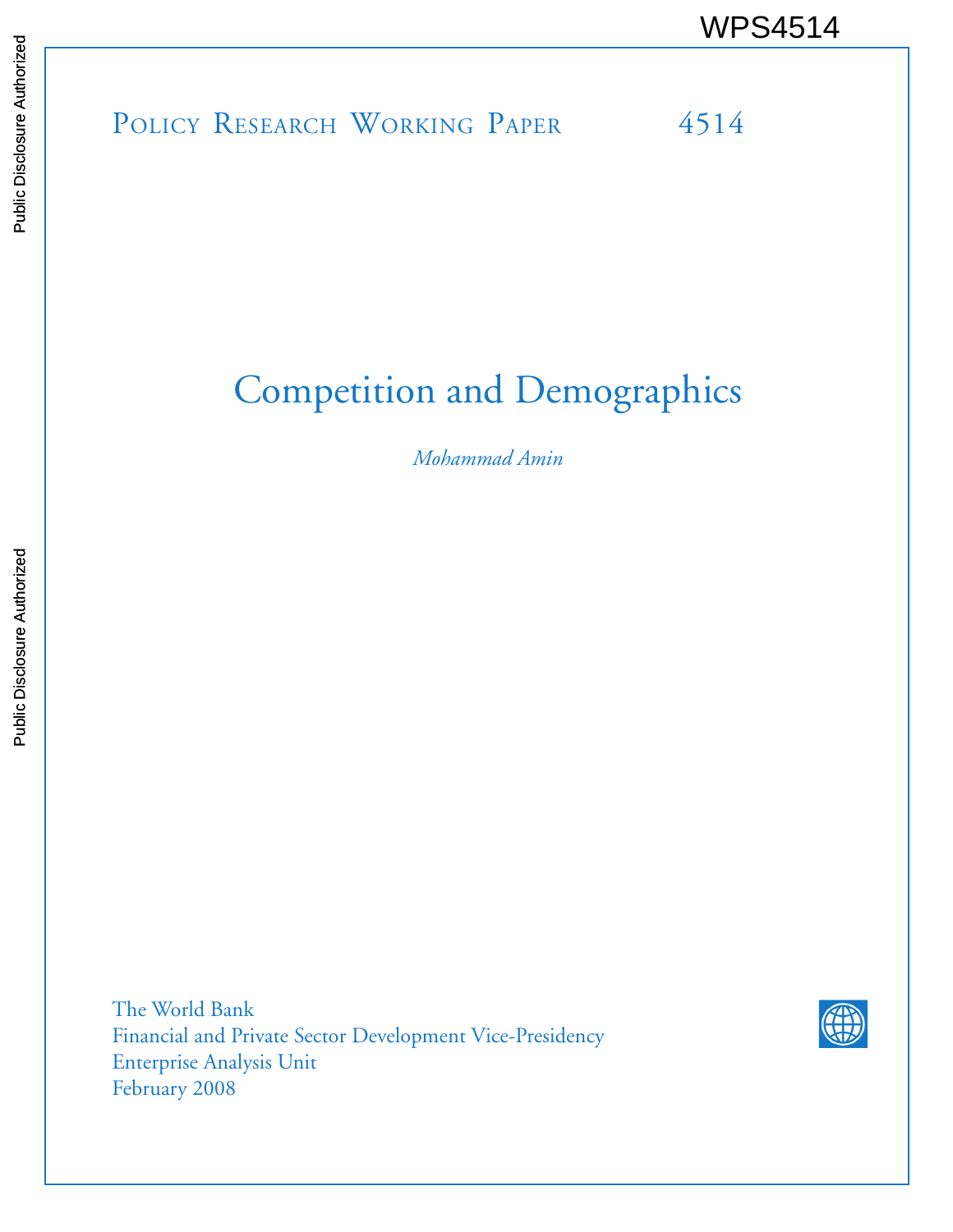#### POLICY RESEARCH WORKING PAPER 4514

#### **Abstract**

Mainstream economics views demographic changes in the structure of households as of little relevance for the behavior of firms or the functioning of markets. The present paper dispels this view by arguing that changes in the number of non-workers could affect the intensity with which consumers search for best prices and therefore the level of competition. The author also analyzes the relationship between income and competition, which some studies suggest is negative. The author argues that the negative relationship is most likely due to the demographic factors discussed.

This paper—a product of the Financial and Private Sector Development Vice-Presidency, Enterprise Analysis Unit—is part of a larger effort in the department to better understand the functioning of the private sector. Policy Research Working Papers are also posted on the Web at http://econ.worldbank.org. The author may be contacted at mamin@worldbank.org.

*The Policy Research Working Paper Series disseminates the findings of work in progress to encourage the exchange of ideas about development issues. An objective of the series is to get the findings out quickly, even if the presentations are less than fully polished. The papers carry the names of the authors and should be cited accordingly. The findings, interpretations, and conclusions expressed in this paper are entirely those of the authors. They do not necessarily represent the views of the International Bank for Reconstruction and Development/World Bank and its affiliated organizations, or those of the Executive Directors of the World Bank or the governments they represent.*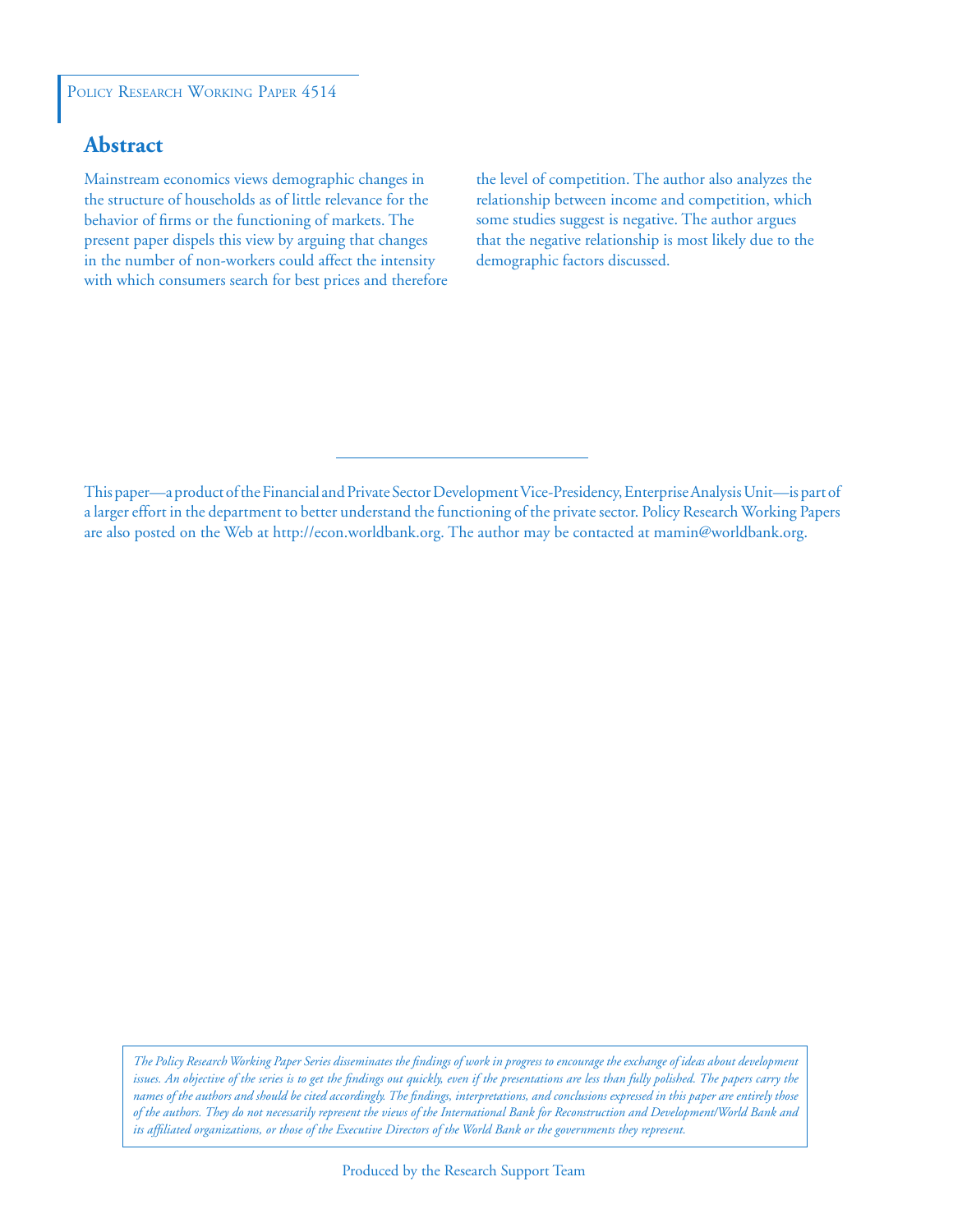#### **Competition and Demographics**

Mohammad Amin\* World Bank

Keywords: Competition, Demographics JEL: D24, L11, L81

\_\_\_\_\_\_\_\_\_\_\_\_\_\_\_\_\_\_\_\_\_\_\_\_

<sup>\*</sup>Enterprise Analysis Unit, the World Bank, Washington DC, 20433. Email: [mamin@worldbank.org](mailto:mamin@worldbank.org). Phone: (202)-473-1915. I would like to thank Simeon Djankov, Alvaro Gonzalez, Ernesto Lopez-Cordova and Siddharth Sharma for helpful comments. All errors are my own.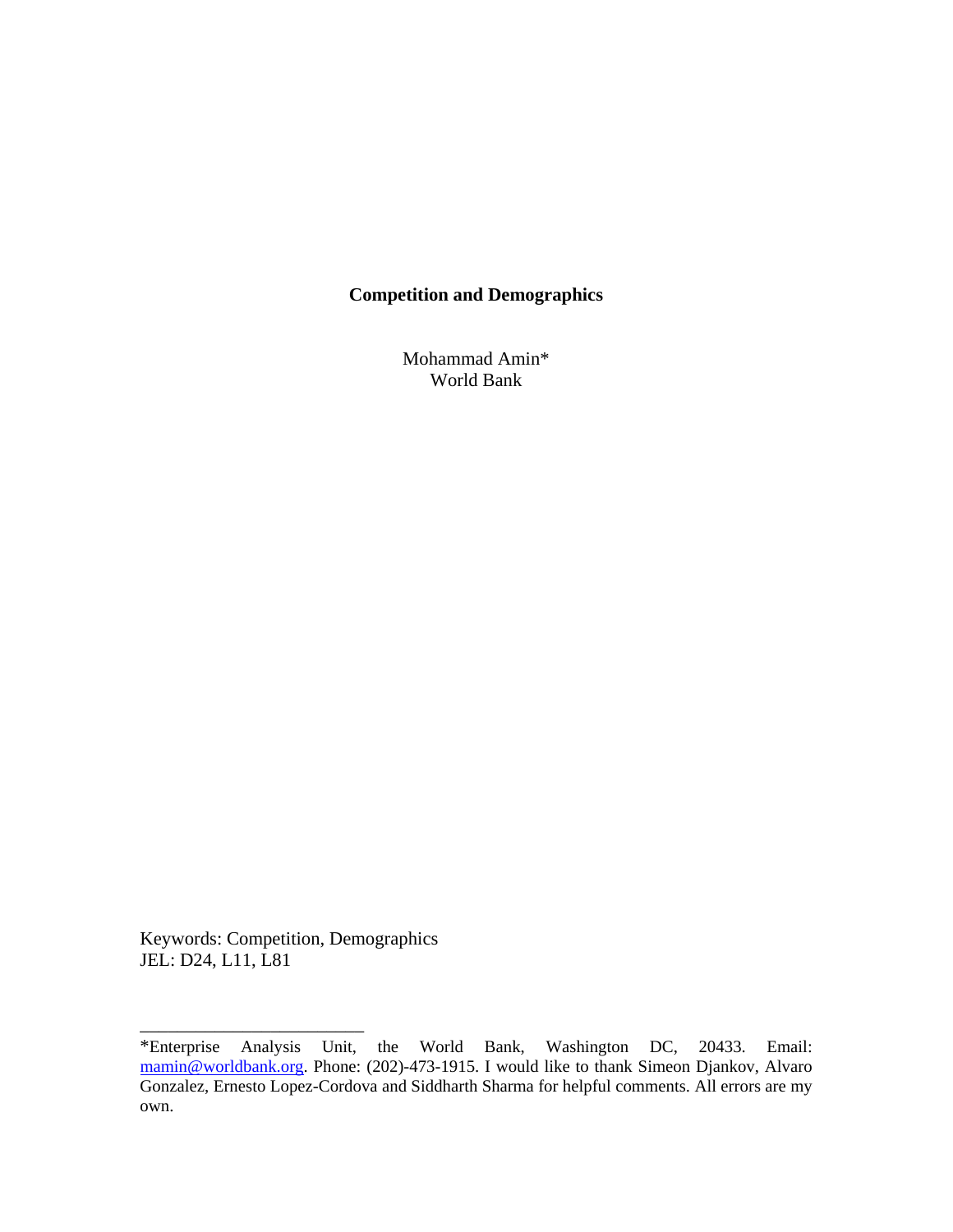#### **1. Introduction**

 Traditionally, mainstream economic policies have been largely immune to social and demographic changes in the structure of households. Perhaps the thinking is that these factors have little to do with the behavior of firms or the functioning of markets. The present paper dispels such thinking by arguing that changes in the number of adult non-workers per household (henceforth, non-workers) could have a significant effect on the level of competition in the retail sector. More non-workers imply lower household shopping time opportunity-cost leading to more intensive search for best prices and deals and consequently more competition.

While our main focus is on the relationship between non-workers and competition, we also look at other household attributes such as income levels, number of children per household and gender composition. Below we argue why these factors may be important for the level of competition drawing on the broader literature on search intensity and competition.

 Our results strongly support the predicted relationship between non-workers and competition. Estimates suggest that a decrease in non-workers (average value at the city level) from its  $25<sup>th</sup>$  percentile to its lowest value leads to a 15.9 percentage point decline in the proportion of stores in the city that face significant competition, a large effect given that only 38.2 percent of the stores in the sample face significant competition. The relationship is robust to a number of controls including the ones for per capita income, literacy rate, financial and physical infrastructure availability, number of retailers in the city, various store characteristics, etc.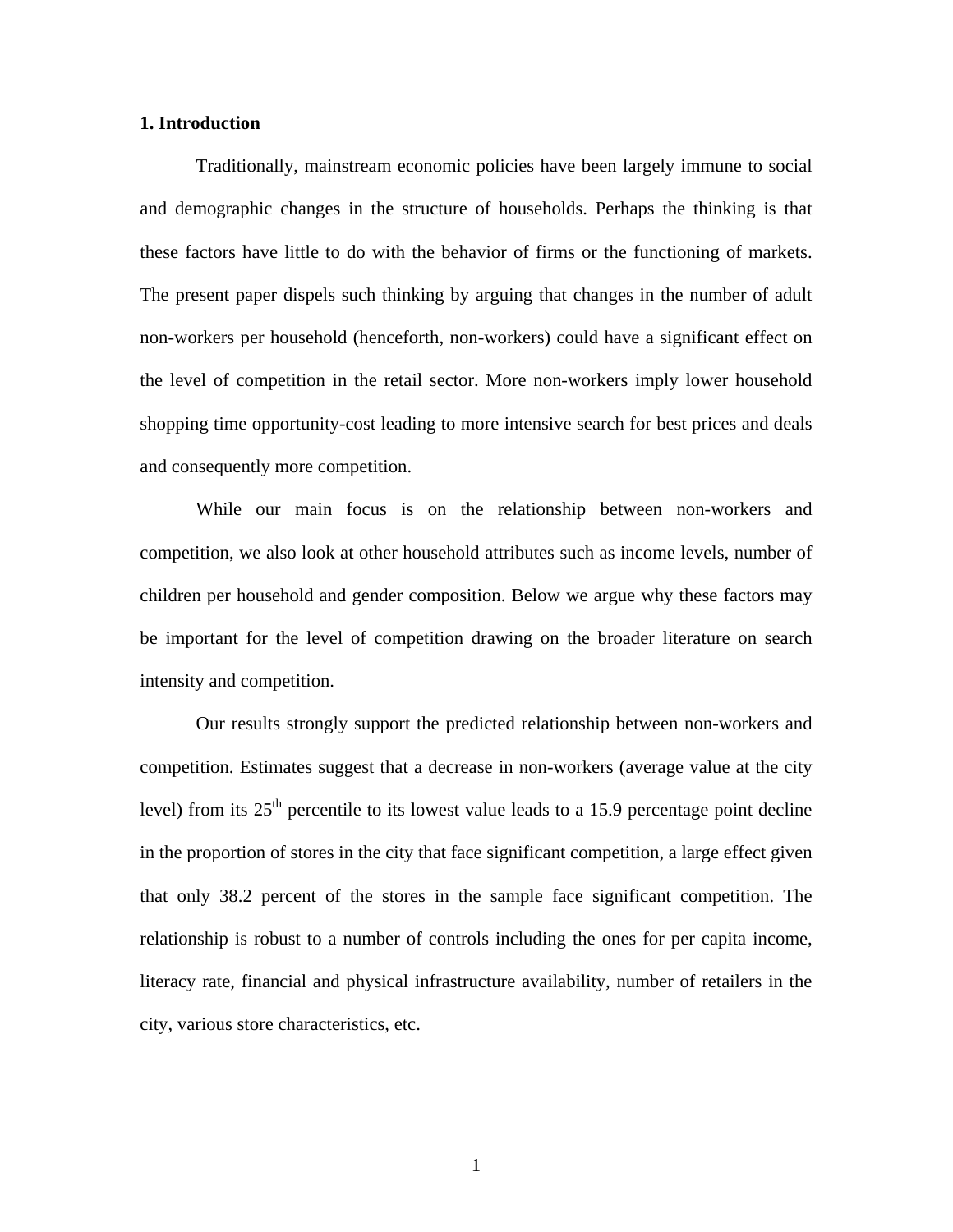We contrast the effect on competition of non-workers and the number of children per household to shed light on the mechanism through which non-workers affect the level of competition. Search theory predicts that more children are likely to increase household shopping time opportunity-cost lowering search intensity and thereby (reducing) the level of competition. Our informal test is based on two observations. First, children and nonworkers are positively correlated (correlation of .488 in our data) and yet we expect their effects on competition to be in opposite directions. A direct implication of this is that controlling for children should increase the estimated effect of non-workers on competition. Second, children and non-workers are likely to be correlated with income levels and overall development of cities in the same direction (evidence provided below). Hence, if non-workers is spuriously picking up the effect of income levels or overall development on competition, then controlling for children should (partly) eliminate some of this spurious correlation causing the estimated effect of non-workers on competition to decrease. Our results below easily pass this test. That is, controlling for children causes the estimated coefficient of non-workers to increase by over 62%.

 There is no previous work on the relationship between non-workers or other socio-demographic consumer-household attributes and competition. Goldman et al (2002) argue that the number of non-working adults in the household is a good surrogate for the "household shopping time opportunity-cost". However, the authors do not examine the implications of this for the level of competition in the market.<sup>[1](#page-4-0)</sup> There is some hint in the literature that household income may affect competition through search intensity. Lower income households have higher marginal utility of income (savings from

<span id="page-4-0"></span> $1$  Goldman et al estimate how the number of adult non-workers in the household affects household's choice of shopping at wet markets relative to superstores and conventional supermarkets.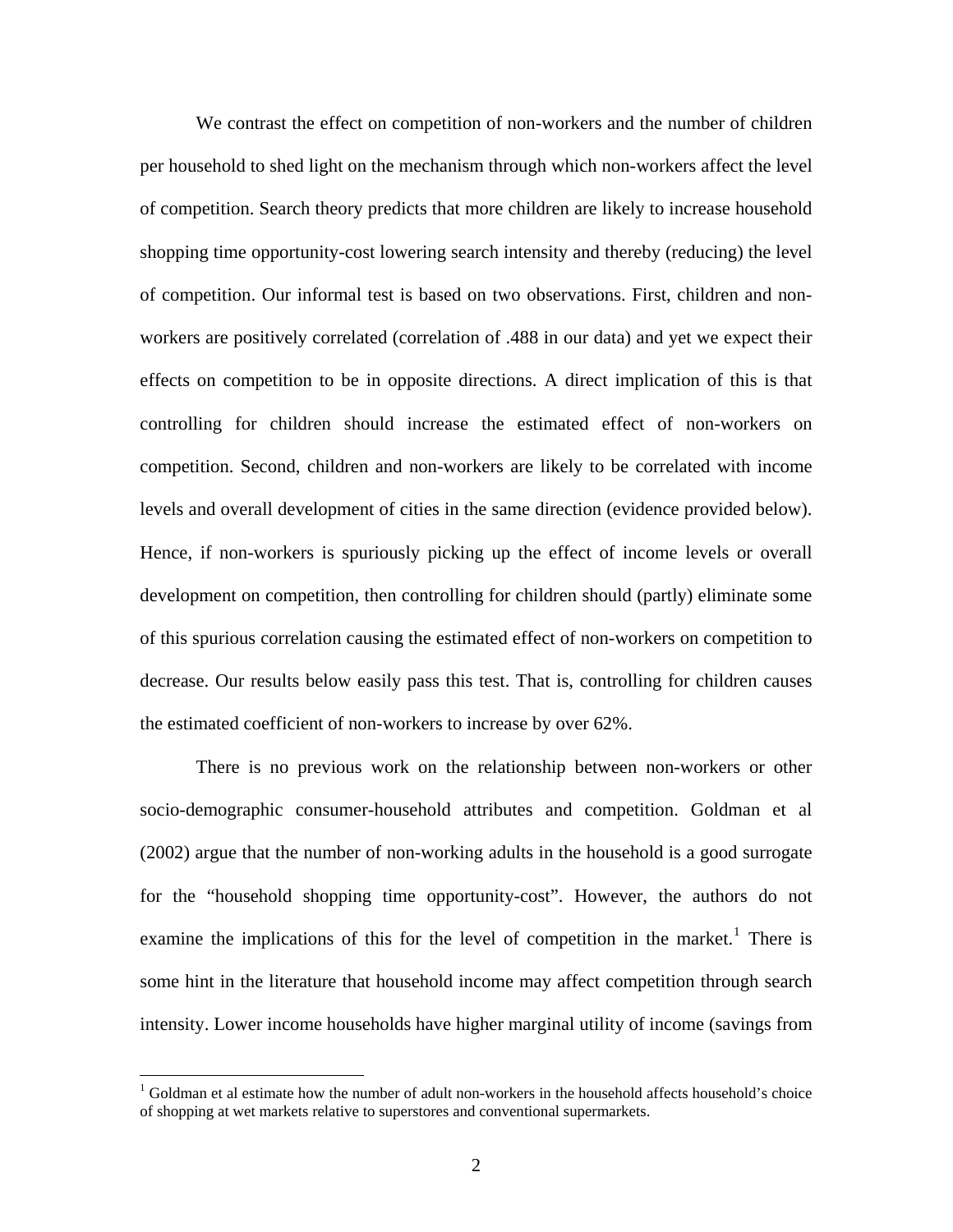more intensive search) and also lower opportunity cost of time. Hence, they are likely to search more intensively implying a negative correlation between income and the level of competition (Marvel 1976, Hoch et al 1995).<sup>[2](#page-5-0)</sup> Findings in the present paper do show a strong negative relationship between income and competition but this relationship is completely wiped out once we control for non-workers. Hence, our results cast doubt on the results in the literature that attribute the income-competition relationship to differences in the marginal utility of income across rich and poor households. It could be spuriously driven by differences in opportunity cost of shopping time due to difference in the number of non-workers per household. We discuss this issue in detail below.

 At a broad level, the paper contributes to the small but growing literature that links the level of competition in product markets to consumer attributes (Ausubel 1991, Giulietti et al 2005, Prendergast 2002, Waterson 2003). Studies show that consumer's income level, past experience with switching suppliers (Giulietti et al), commuting distance to shops (Baron et al 2004, Claycombe 2000), perceptions about search and switching costs and whether expected benefit (from comparison shopping) are long-term or short-term (Giulietti et al), competition policy and the cost of switching suppliers (Lalive and Schmutzler 2007, Giulietti et al, Calem and Mester 1995, Knittel 1997) are some of the factors that affect consumer behavior and thereby the level of competition in the market.

Our motivation in exploring the link between competition and non-workers is two-fold. First, it provides a better understanding of the determinants of competition in retailing. The importance of search cost for market competition has been empirically

<span id="page-5-0"></span> $2<sup>2</sup>$  The counterargument here is that poorer households consumer less and this could lower their propensity to search if there are fixed costs in searching.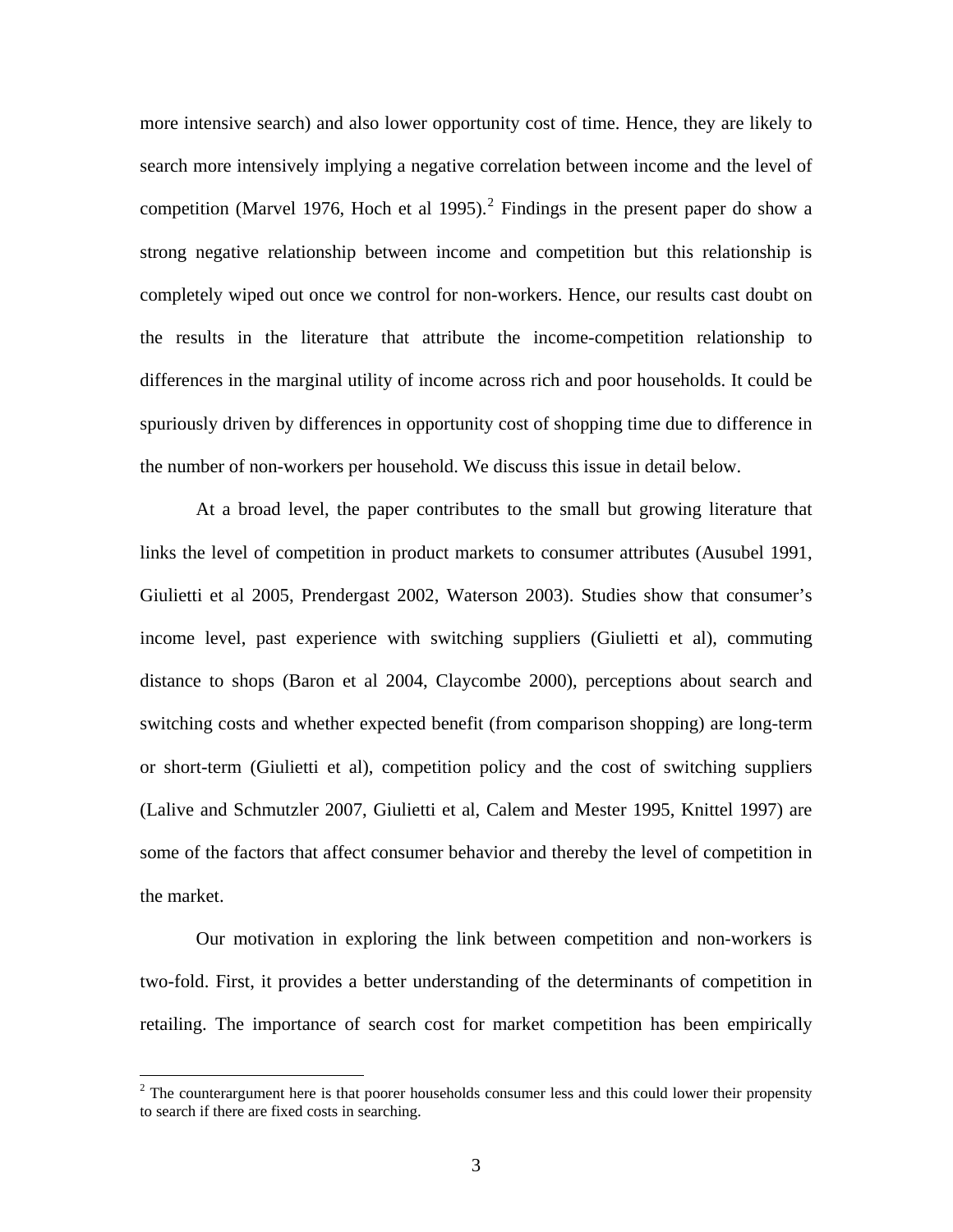established but only for the case of developed countries. The present paper makes a first attempt at extending this literature to a developing country. Second, our findings are important for the appropriate design and targeting of competition policy. As economic development spreads to the relatively poorer countries, household structure in these countries is likely to change as it is happening in India. Additional policy measures that factor in the structure of households could play an important role in ensuring that markets remain truly competitive. Tying of competition policy to specific consumer attributes (different from ours) is also recommended by Giulietti et al based on their finding that pensioner households, low-income households, rural dwellers and consumers with disabilities benefited differently from the recent deregulation of the U.K. energy markets.

 The rest of the paper is as follows. In section 2 we describe the data and our main variables. In section 3 we present our main empirical findings. Robustness checks are reported in section 4 while in section 5 we focus on the income-competition relationship. A summary of the main findings is provided in the concluding section.

#### **2. Data and Main Variables**

A formal definition of all the variables used in the regressions is provided in Table 1. Summary statistics for the main variables are reported in Table 2. Correlation coefficients for the main variables are provided in Table 3 and discussed in detail below. We use store level data for India's retail sector collected by the World Bank's Enterprise Surveys in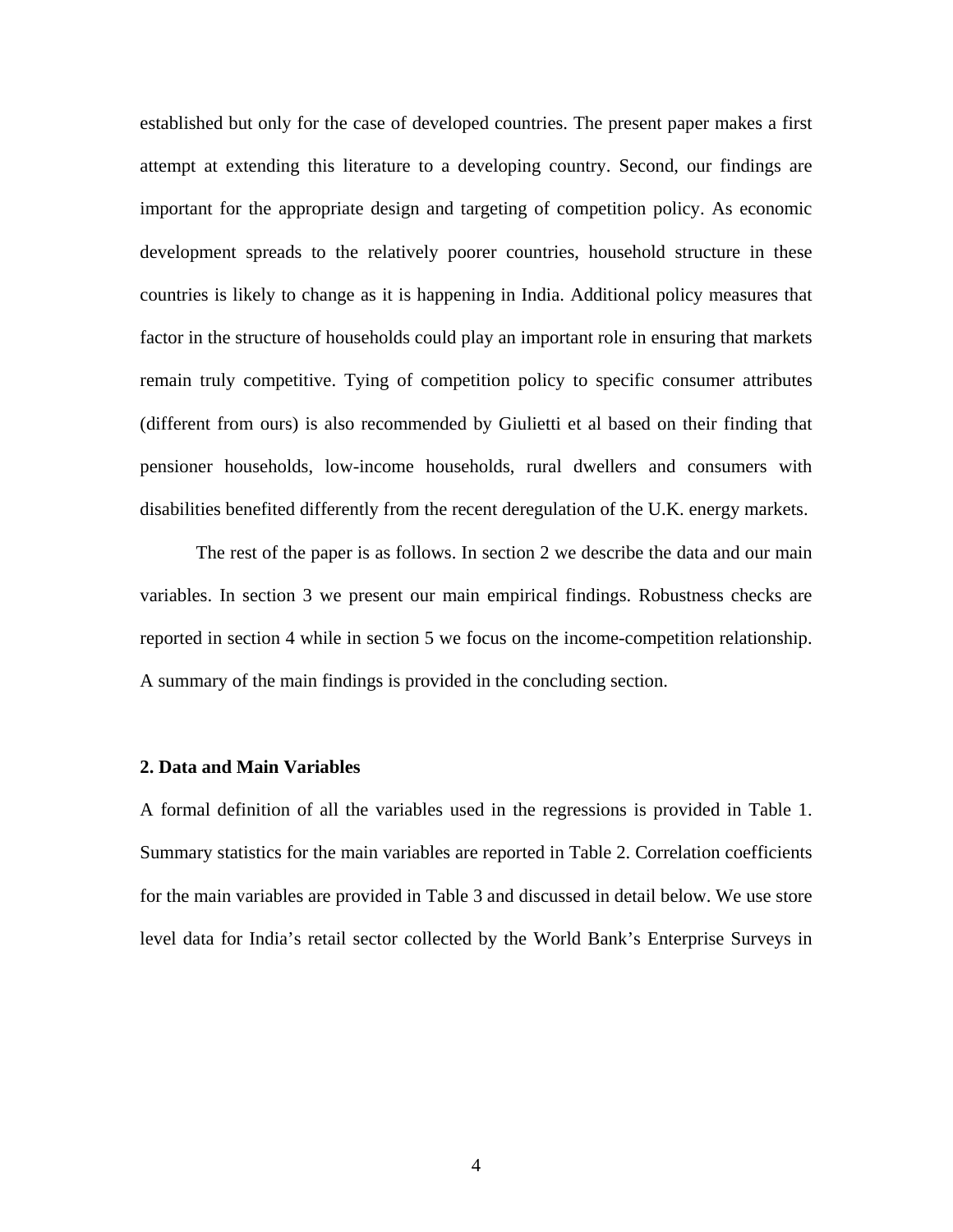2006.<sup>[3](#page-7-0)</sup> The data are a cross section of 1,948 retail stores spread over 16 states and 41 cities of India.<sup>[4](#page-7-1)</sup>

We choose to study India because the country is witnessing significant demographic changes of the kind discussed above and, according to our results, these changes are likely to have significant effects on functioning of the retail sector in the near future. Between 1991 and 2001, a majority of states in India showed a significant decline in the number of adult non-workers per household. For the fourteen major states of India, the decline averaged 7.2 percent with a high of 18.6 percent in the state of Haryana, 12.7 percent in Kerala and 12.6 percent in Punjab (Figure 1). The downward trend is likely to continue in the future being part of a larger socio-economic-demographic churning in the country characterized by greater participation of men and women in the labor market, increasing proportion of young in total adult population, the emergence of nuclear family as a social norm, break-up of the joint family system due to increased mobility of labor in search of economic opportunities and lower fertility rates.

#### 2.1 *Dependent variable*

<u>.</u>

In one survey question stores were asked how important the pressure from domestic competitors is over prices of the store's main products.<sup>[5](#page-7-2)</sup> The response was recorded on a 1-4 scale defined as not at all important (1), slightly important (2), fairly important (3) and important (4). Our dependent variable, *Competition*, is a dummy variable equal to 1

<span id="page-7-1"></span><span id="page-7-0"></span> $3$  The survey and methodology for data collection are available at www.enterprisesurveys.org.

<sup>&</sup>lt;sup>4</sup> For the regressions reported below, we leave out the city of Kozhikode from the sample (1.8% of the sample) because it is a gross outlier. Including the city in the sample does not have much impact on the sign or the significance level of estimated coefficients of our main variables although their magnitude is lower. Amin (2007) uses the same data to estimate the effect of computer usage and labor regulation on employment. This study also finds Kozhikode to be a gross outlier.

<span id="page-7-2"></span><sup>&</sup>lt;sup>5</sup> There is no competition from foreign retailers in India.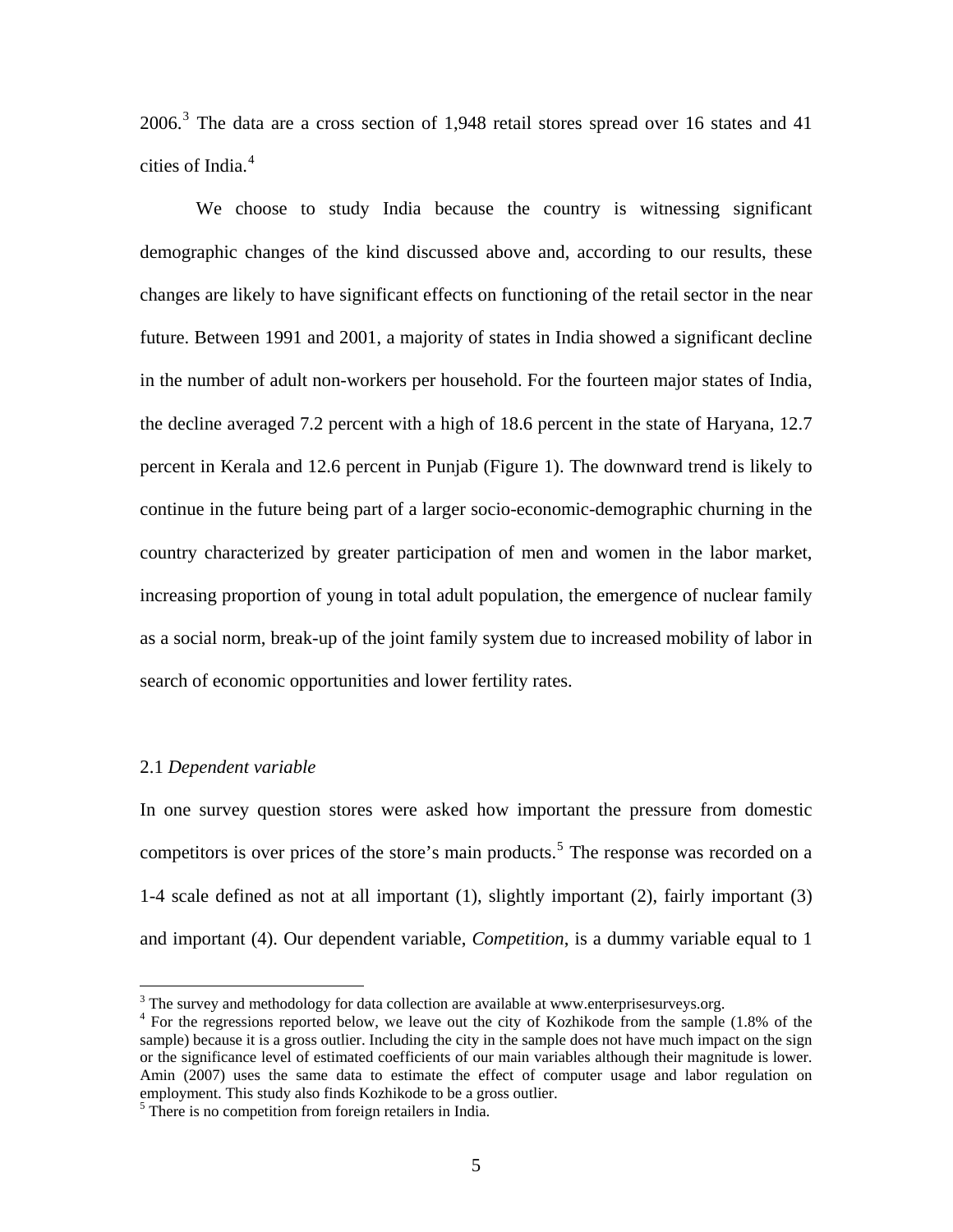if a store reported facing significant competition (fairly important or important) and 0 otherwise. The mean value of the dependent variable is .38 and the standard deviation equals .48.

We note that our dependent variable is based on the perception of stores (about competition) and it is not an objective measure (number of competitors) usually used in the literature. There is some concern in the literature that such perception based measures may be too colored by firm (store) characteristics to reflect objective reality.<sup>[6](#page-8-0)</sup> Hence, an additional contribution of the paper lies in showing that a substantial variation in the subjective measure is due to objective factors such as non-working adults, retailer density and physical infrastructure. Another concern with the dependent variable could be that it relates to price-competition alone and therefore may fail to capture the broader competitive environment. For example, pricing restrictions for certain products (by law) may blunt price-competition but stores may still compete with each other for the precious few buyers by providing a greater range of products and better quality of service. While this problem cannot be ruled out completely, we provide some evidence which suggests that it is unlikely to be severe. Specifically, in another survey question, stores were asked how important the influence of domestic competitors is in their decision to introduce new product lines. Responses were recorded on the same 1-4 scale as above. The correlation between the response of stores on this question and the one on price-competition above equals .811. The high correlation is reassuring in that it suggests that our measure of competition captures the broader competitive environment rather than the narrow specifics of price setting.<sup>[7](#page-8-1)</sup>

<span id="page-8-0"></span> $6$  For more details on this point, see for example, Pierre and Scarpetta (2006).

<span id="page-8-1"></span><sup>&</sup>lt;sup>7</sup> Our main results are roughly similar irrespective of which of the two competition measures is used.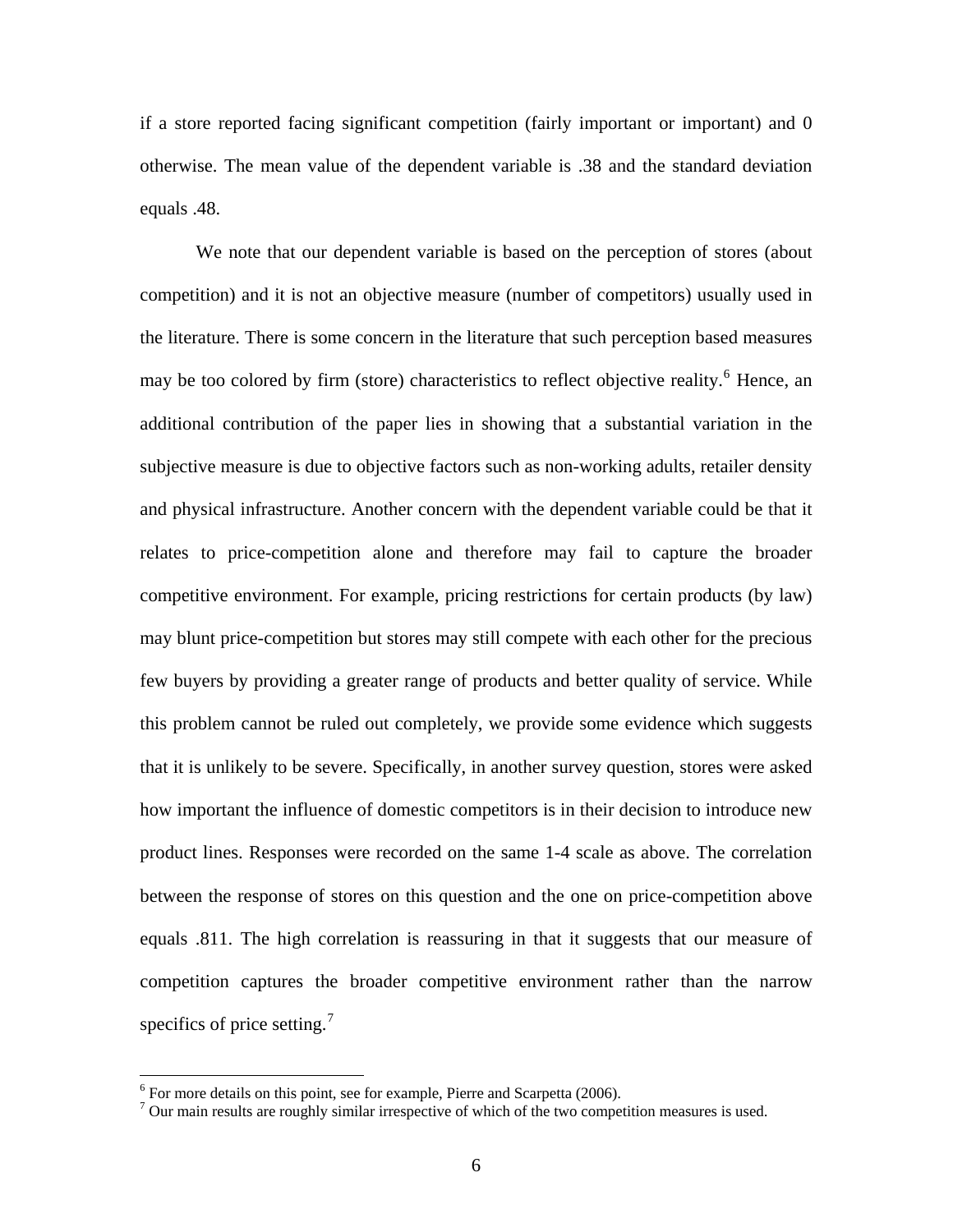#### 2.2 *Explanatory variables*

Our main explanatory variable is the number of adult non-workers per household in the city. The variable equals total number of adult non-workers in the city divided by the total number of households in the city (*Non workers*). We use (lagged) 1991 values of the variable taken from Census of India  $(1991)$ .<sup>[8](#page-9-0)</sup> Shopping for many products such as grocery items is typically done for the entire household which motivates our preference for non-workers per household over, for example, non-workers as a proportion of city population.<sup>[9](#page-9-1)</sup> We follow the Census definition of adults and household. The former include all agents above seven years of age and the latter is defined as the set of individuals living in a common house and sharing a common kitchen.<sup>[10](#page-9-2)</sup> For the cities in our sample, *Non workers* varies between 2 and 3.9 with a mean value of 2.9 and a standard deviation of 0.38.

 Reverse causality from the level of competition to non-workers is unlikely given that the latter is lagged by 15 years. A relatively more serious problem with our results could be a bias due to omitted variables.

 It is natural to expect some correlation between non-workers and income levels of households and overall development of cities. This is both, an advantage and a

<span id="page-9-0"></span><sup>&</sup>lt;sup>8</sup> Data on non-workers is available every ten years with the latest year being 2001. Our results do not change much if we use 2001 values of the variable. The correlation coefficient between 1991 and 2001 values of non-workers per household is .875.

<span id="page-9-1"></span><sup>&</sup>lt;sup>9</sup> For the cities in our sample, the correlation coefficient between *Non workers* as defined above and nonworkers as a proportion of total city population equals .768. The high correlation between the two variables makes it difficult to infer whether the distribution of non-workers across households within cities (as opposed to the distribution of non-workers across cities) matters for the level of competition. However, in some specifications where our results are particularly strong such as the sample of traditional stores (selling grocery items), the effect of Non workers on competition remains significant even if we control for the proportion of non-workers in total city population.

<span id="page-9-2"></span> $^{10}$  Data on non-workers by other age groups are not available.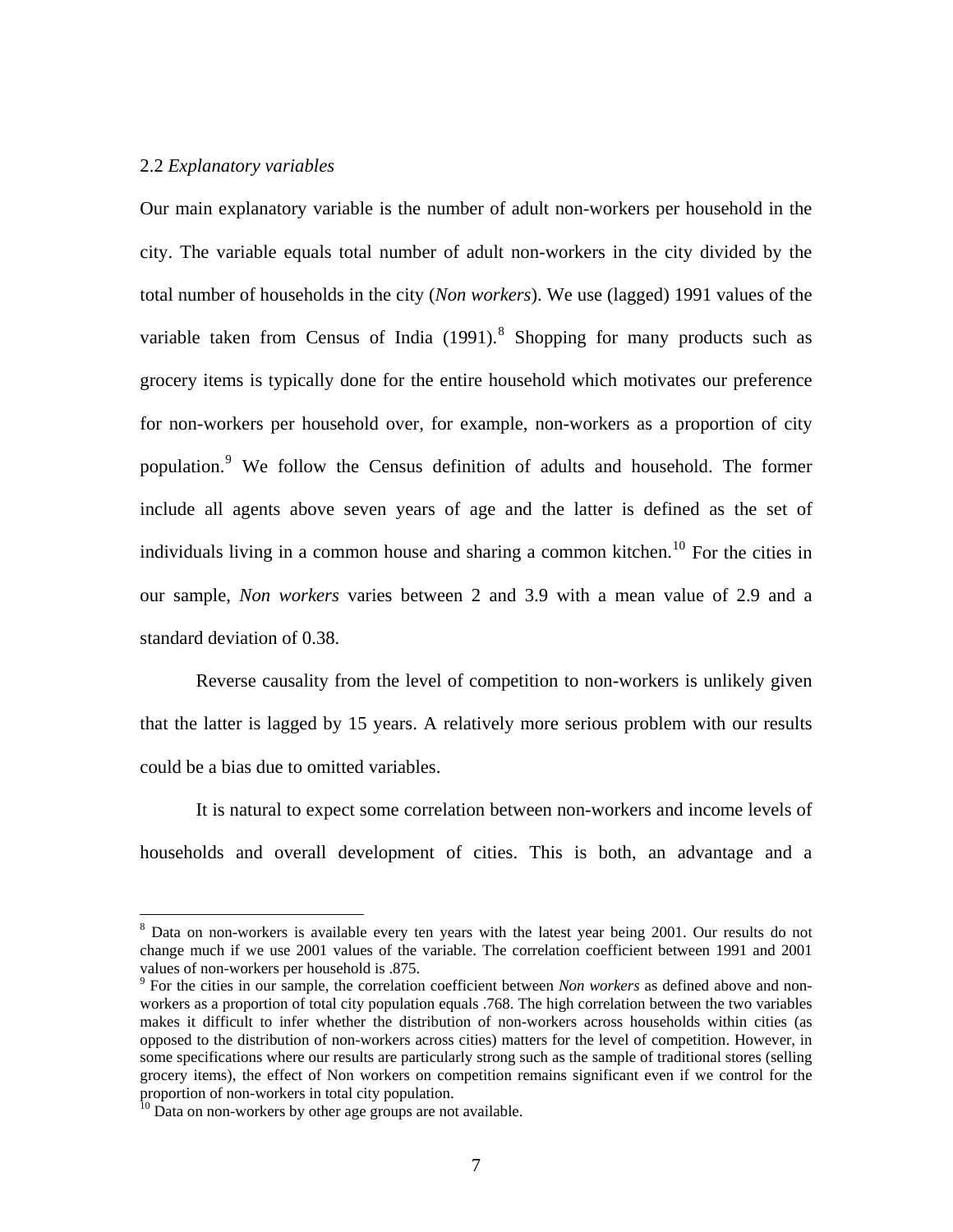disadvantage for our estimation. The advantage is that higher values of non-workers are likely to be associated less development such as poorer quality of power supply or frequent power outages, less access to finance, more burdensome regulation etc. (see, Table 3), which are likely to have a direct negative effect on competition (confirmed below). Since we predict a positive effect of non-workers on competition, the omitted variable bias here should lower the estimated coefficient of non-workers towards zero (downward bias). We provide one example to illustrate the point further. In the survey, stores reported irregular power supply as the single most important bottleneck for their business. The correlation between hours of power outage per day reported by stores (averaged at the city level) and non-workers is positive and equal to .132. Our estimation results clearly show that higher values of power outage have a statistically significant negative effect on the level of competition and failure to control for power outages lowers the estimated coefficient of non-workers towards zero, although by a small amount.

 The disadvantage stems from a possible negative correlation between household income levels and competition (discussed above). Higher values of non-workers are likely to be associated with lower income levels. If lower income has a positive effect on competition, as suggested in the literature, then failure to properly control for household income could bias the estimated coefficient of non-workers upwards.

 Another possibility is that firm characteristics may be systematically correlated with non-workers. For example, we find that store-size measured by the floor area of the shop is smaller (on an average) in cities with more non-workers although the correlation between the two is small (-.027, Table 3). Thus, failure to control for size could bias our results for non-workers upwards (downwards) if size and competition are inversely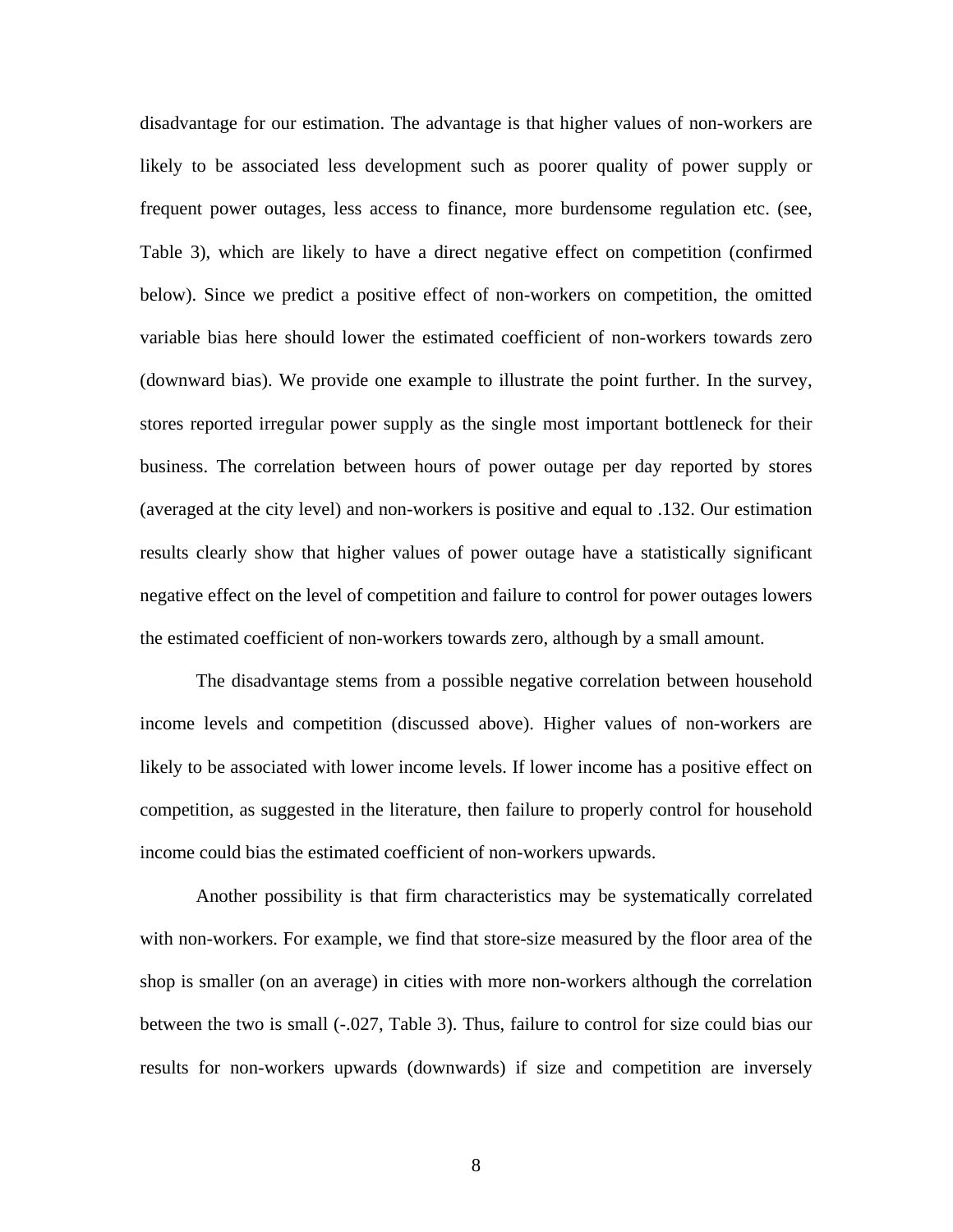(positively) correlated. Much like store-size, most store characteristics reported in the survey are only weakly correlated with non-workers (Table 3) which suggests that the omitted variable bias problem here is unlikely to be severe. Our empirical results confirm this in that the estimated coefficient of non-workers does not change much in magnitude due to controls for various store characteristics.

 We address the potential problems discussed above by directly controlling for a number of city and store characteristics and by contrasting the effect on competition of non-workers and (1991 values of) the number of children per household averaged at the city level (*Children*). Formally, *Children* equals total number of individuals below 7 years of age in the city divided by total number of households in the city. Data source for the variable is Census of India (1991).

The motivation for comparing the effects of non-workers and children on competition has been discussed above. Our claim there was that non-workers and children are likely to be correlated with income and overall development of cities in the same direction. Table 3 reports on various correlations to support this claim. We note that the correlation between non-workers and children is high (.488) but not too high to preclude the estimation of their independent effects on competition. Further, we show that our result for the effect of non-workers on competition holds with and without controlling for children.

 Other than *Children*, controls in our main specification include a measure of household income which we proxy by the mean per capita expenditure of the district population (*Expenditure*) and two proxy measures of overall development of the cities which are *Population* and *Metro*. Data on GDP or income levels are not available at the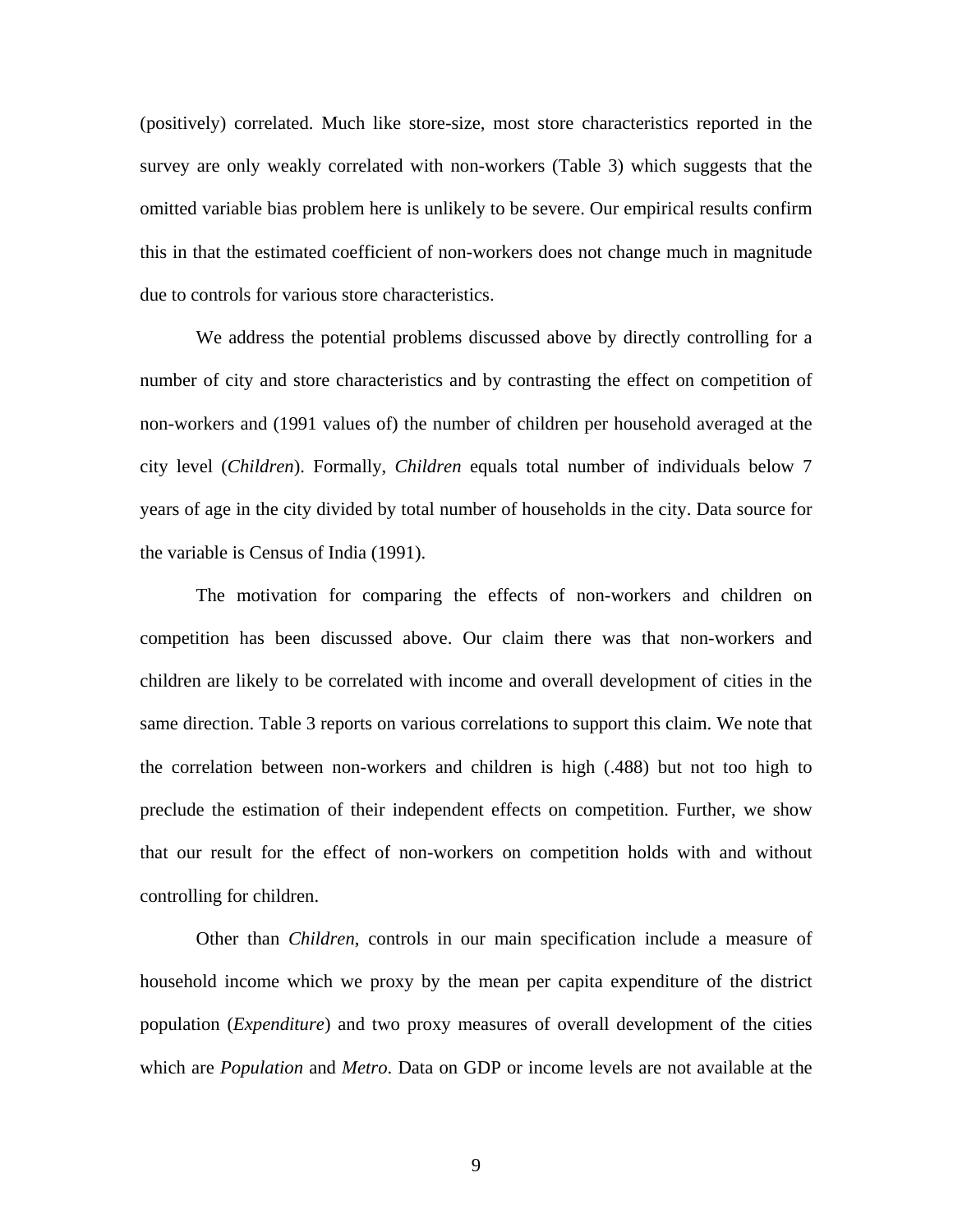city level for India. However, the National Sample Survey Organization (NSSO) routinely conducts representative surveys of household expenditures which are the closest proxy measure to household income levels. These data are available at the district level which is bigger than the city.<sup>[11](#page-12-0)</sup> Our *Expenditure* variable is taken from the  $50<sup>th</sup>$  (1991-92) NSSO round.[12](#page-12-1) *Population* equals the total adult city population in 1991 and *Metro* is a dummy variable equal to 1 if a store is located in the metropolitan cities of Delhi, Mumbai, Chennai, Hyderabad, Kolkatta and Bangalore and 0 otherwise. Larger cities (in terms of population) and the metropolitan cities are known to be more developed and richer and also the main beneficiaries of the ongoing retail boom.

We also experimented with the number of workers per household (*Workers*) and literacy rates as alternative proxy measures of city level incomes. However, both these variables are very poorly correlated with non-workers (Table 3), they showed no significant effect on competition, and controlling for them made no difference to our main results (discussed in the section on robustness).

In the robustness section, we show that our main results are robust to a number of additional controls which include literacy rate, sex ratio, number of workers per household, store-size, duration of power outage faced by stores, number of retailers in the city, etc.

 The correlation coefficients between our main variables are as follows: *Non workers* and *Expenditure* (-.290), *Non workers* and *Population* (-.096), *Children* and

<span id="page-12-0"></span><sup>&</sup>lt;sup>11</sup> The NSSO reports data separately for the rural and urban population of the district. The urban part of the district is perhaps a better approximation of the cities in our sample. Our results do not change much if we use expenditure values for the urban or total district population which are correlated upto .916.

<span id="page-12-1"></span> $12$  We use NSSO data from the 50<sup>th</sup> round because it relates to the year 1991-92, closest to the year for our main variable, *Non workers*. Similarly, for *Population*, we 1991 values using Census data. We also experimented with 2001 values of *Expenditure* (NSSO Round 55) and *Population* but this did not change our results much. The correlation between 1991 and 2001 values of *Population* equals .901 and .808 for *Expenditure*.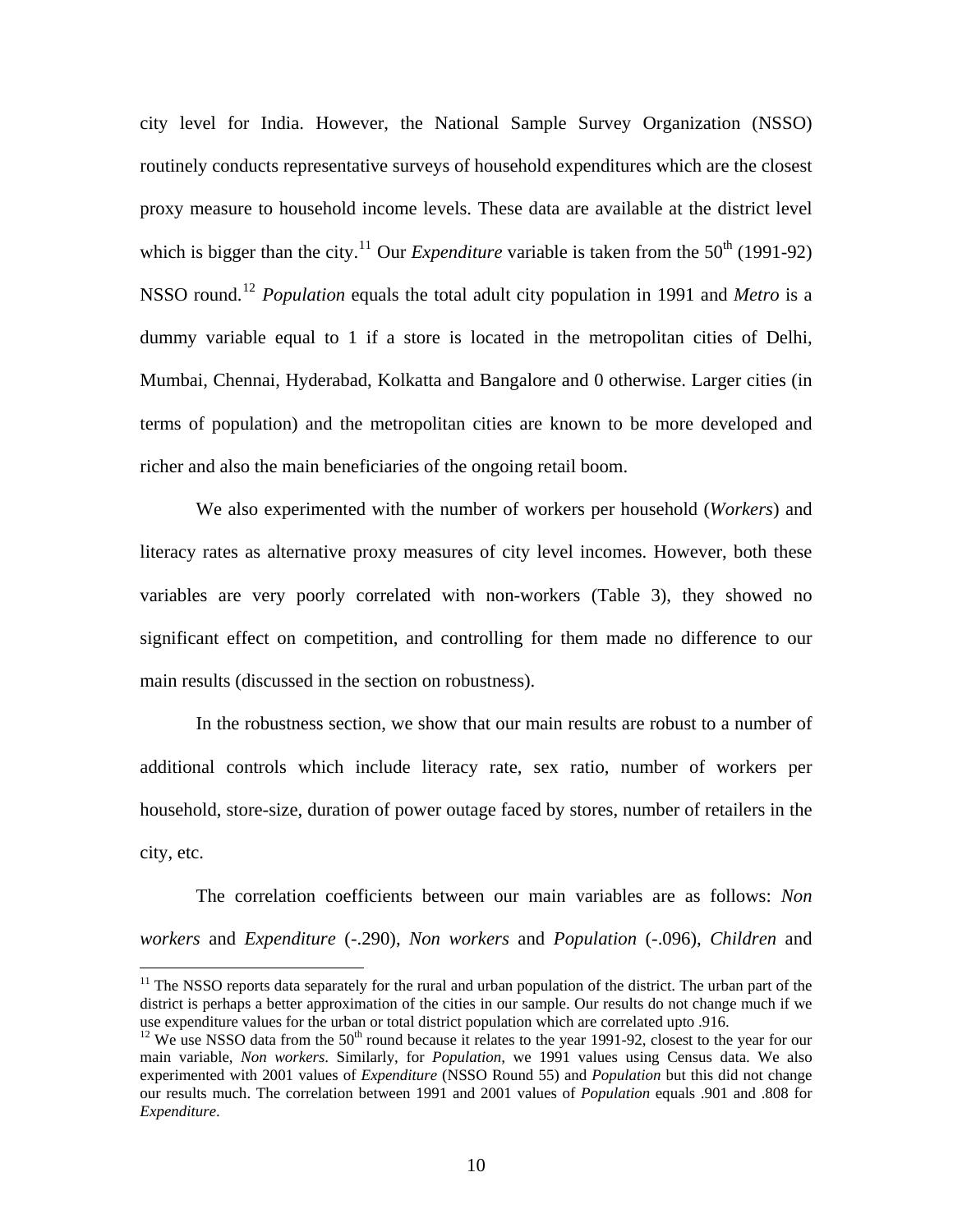*Expenditure* (-.126), *Children* and *Population* (-.160), *Population* and *Expenditure* (.548) and *Non workers* and *Children* (.488). Although *Expenditure* shows a high correlation with *Non workers* (and *Children*), it is not too high to cause any significant multicollinearity problem. Further, our results show that, irrespective of the set of controls, *Expenditure* has no significant effect on competition and it has virtually no effect on the estimated coefficients of *Non workers* and *Children*. The correlation between non-workers and children has already been discussed above.

#### **3. Estimation**

 $\overline{a}$ 

We use a logit specification with all standard errors clustered on the city.<sup>[13](#page-13-0)</sup> Estimated marginal effects (at the mean value of the explanatory variables) are reported in Table 4. In all the specifications, the estimated effect of *Non workers* on *Competition* is positive and significant at less than 5% level. Without any additional controls, a unit increase in *Non workers* raises the probability of a store facing significant competition by 17 percentage points with a p-value of .014 (column 1, Table 4). The estimate implies that moving from the lowest (city of Noida) to the  $25<sup>th</sup>$  percentile value (city of Bhubaneswar) of *Non workers* raises the probability of a store facing significant competition by 9.8 percentage points, a large effect given that only 38.2 % of the stores in the sample face significant competition. Alternatively, a one standard deviation increase in *Non workers* raises the stated probability by 6.4 percentage points. As we show below, these magnitudes are on the conservative side.

<span id="page-13-0"></span> $13$  Our main results are slightly stronger if we do not adjust standard errors for clustering.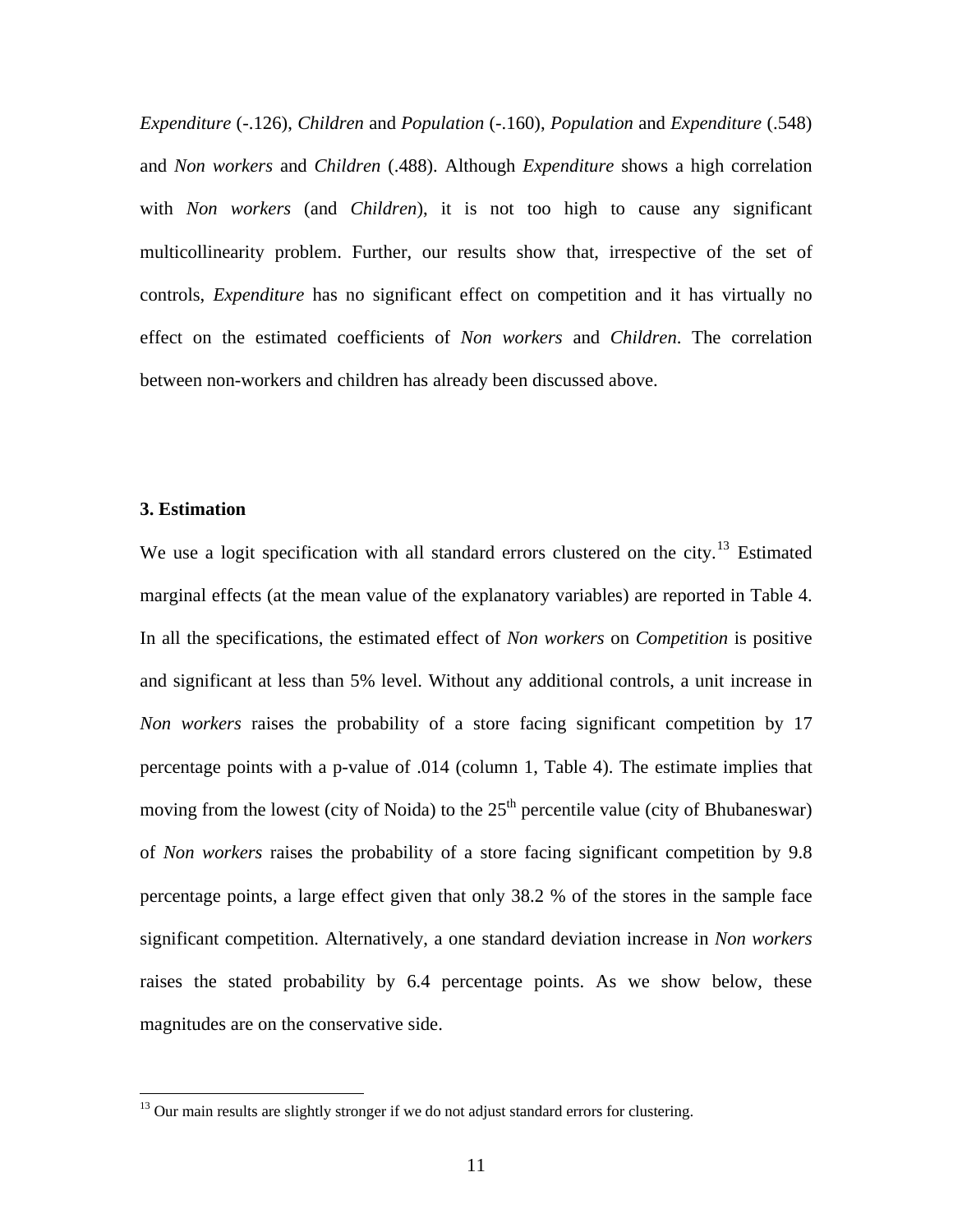In columns 2 and 3 of Table 4 we report the independent effects of children and expenditure on competition (without any additional controls). Both these effects are negative but neither of them is significant at 10% or less. The estimated coefficient of *Expenditure* is particularly small in magnitude. A move from the lowest (city of Patna) to the median (city of Jaipur) value of *Expenditure* lowers the probability of a store facing significant competition by only 2.24 percentage points (discussed in more detail below). The corresponding change for children here equals 5.6 percentage points.

 In the introduction we argued that if elements of search cost are indeed driving the relationship between competition and non-workers then controlling for children should increase the estimated coefficient of non-workers. We had also argued that if our results suffer from spurious correlation, then the opposite should hold. Of course, one could extend a similar argument for the estimated coefficient of children as well.<sup>[14](#page-14-0)</sup>

 Regression results in column 4 of Table 4 show that simultaneously controlling for non-workers and children causes the estimated coefficient of non-workers to rise sharply from .169 above to .274 (significant at less than 1% level) and the same for children increases (in absolute value) from -.204 to -.517 (p-value of .011). Thus, our results clearly pass the informal test stated above.

Based on the results from the previous estimation, our main variables show large effects on competition. A move from the lowest to the  $25<sup>th</sup>$  percentile value of nonworkers raises the probability of a store facing significant competition by 15.9 percentage points. The same for children is a decrease by 7.5 percentage points.

<span id="page-14-0"></span> $14$  That is, children and non-workers have common covariates such as income levels, power outage, etc (table 3). Hence, if the relationship between children and competition is spuriously driven by these common covariates, then controlling for non-workers should lower the estimated effect of children on competition towards zero.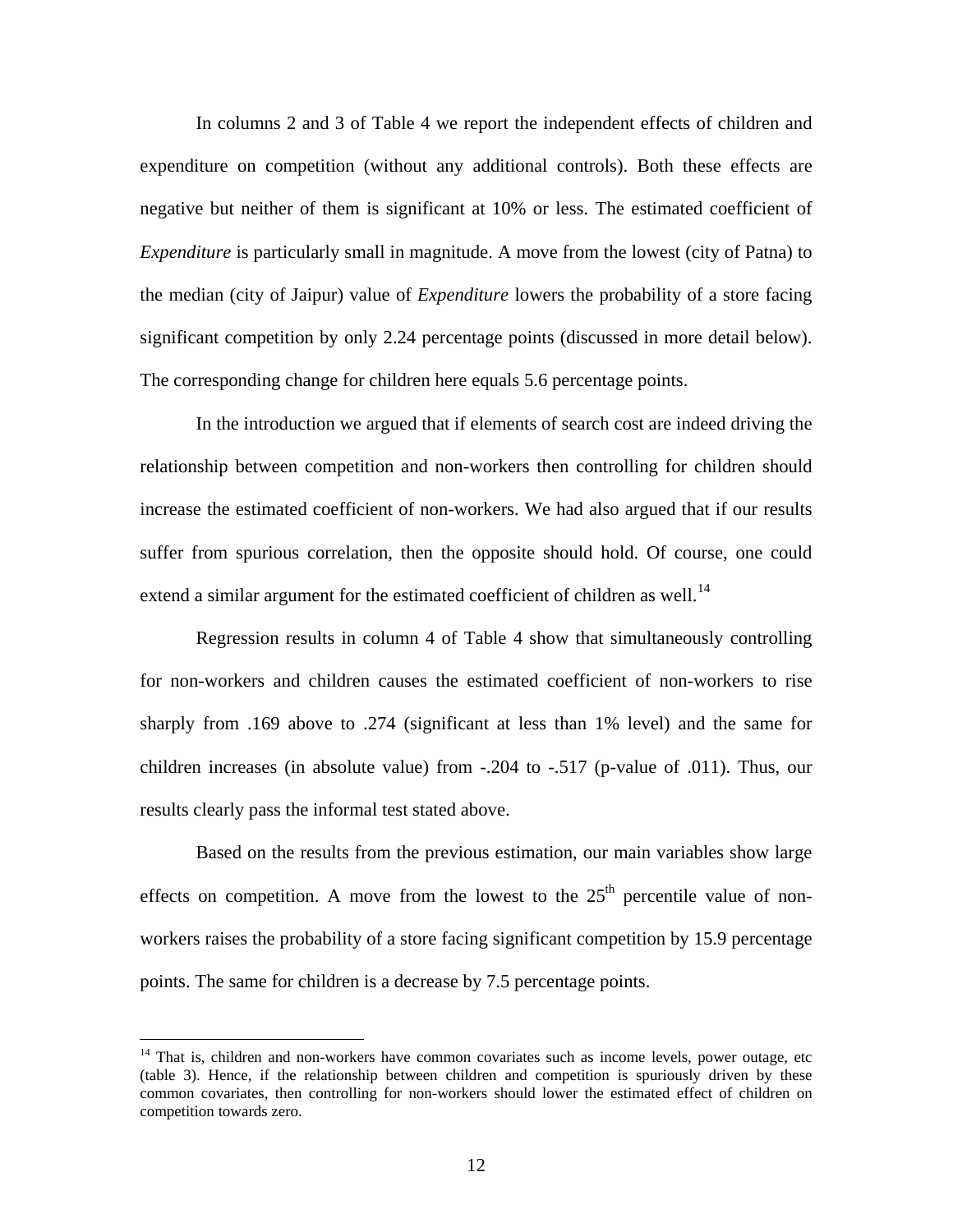Controlling for expenditure, population and metropolitan city fixed effect (column 5, Table 4) does not change our results much from above although the estimated coefficient of non-workers rises further from .274 to .330. For the remaining variables, we find no significant effect of either *Expenditure* or *Population* on competition. [15](#page-15-0) However, the metro fixed effect is significant at close to 5% level (p-value of .051). Relative to stores in other cities, the probability that a store located in a metropolitan city faces significant competition is lower by a large 17.5 percentage points. This could be due to differences in income levels or the structure of the retail markets between metropolitan and non-metropolitan cities.

One concern with the results so far could be that *Expenditure* does not show any significant effect on competition and this holds even if we do not control for population and the metro fixed effect. If this is because the variable does not properly capture household income levels, then our results for the effect of non-workers on competition could be biased upwards (as discussed in the introduction). We discuss this issue in detail in section 5 and show exactly why the expenditure-competition relationship estimated above is weak.

#### **4. Robustness**

1

Results from the robustness checks are reported in Table 5. We begin by first controlling for adult literacy rate (*Literacy*) and the ratio of females to males (*Sex ratio*). Both the variables are defined at the city level and we use their 1991 values taken from Census of

<span id="page-15-0"></span><sup>&</sup>lt;sup>15</sup> We note that the estimated coefficients of *Expenditure* and *Population* are insignificant at 10% or less even if we do not control for the metropolitan city fixed effect in column 5 of Table 4.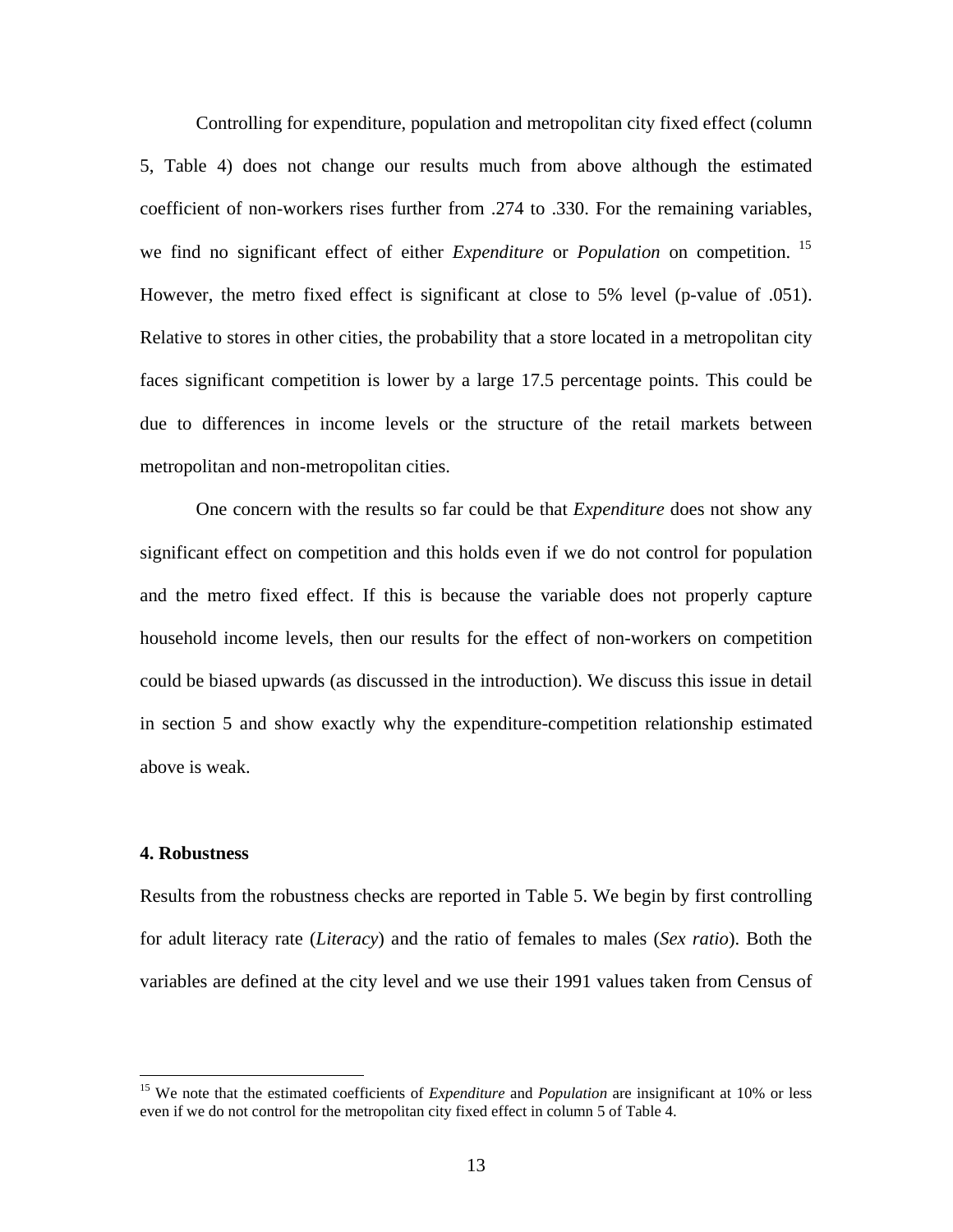India (1991).<sup>[16](#page-16-0)</sup> These controls further guard against the possibility of our main variables spuriously picking up the effect of overall development and income on competition. Literacy rate is a useful proxy for wage rate and income levels. Some care in required in interpreting what sex ratio captures. In addition to higher income levels and greater gender parity (favoring women), higher values of sex ratio may be associated with less involvement of women in traditional roles including household shopping. If this is indeed true, then we might expect a negative relationship between sex ratio and competition. While our empirical results confirm such a negative relationship, we treat our suggested interpretation with extreme caution fully realizing that more work is required to ascertain its validity.

 Regression results controlling for literacy and sex ratio are reported in column 1 of Table 5. Sex ratio shows a strong negative effect on competition which is significant at less than 5% level. Like for expenditure and population, we do not find any significant effect of literacy on competition. Lastly, the estimated coefficients of non-workers and children maintain their signs and significance levels with little change in their values.

 As mentioned above, stores reported irregular power supply as the single most important obstacle to doing business followed by access to finance. We control for two measures of power supply using data from the Enterprise survey. These are the duration of power outage reported by a store on an average per day during 2005-06 (*Outage* – *own store*) and the average duration of power outage reported by all *other* stores in the city (*Outage*). The motivation here is that power outage in one's own store is likely to deflect customers to the neighboring stores implying greater competitive pressure for the store in

1

<span id="page-16-0"></span><sup>&</sup>lt;sup>16</sup> We use 1991 values because data for non-workers and children are also for the same year. However, 1991 and 2001 values of these variables are almost perfectly correlated (correlation of over .90) and our results do not change much if we use 2001 values instead.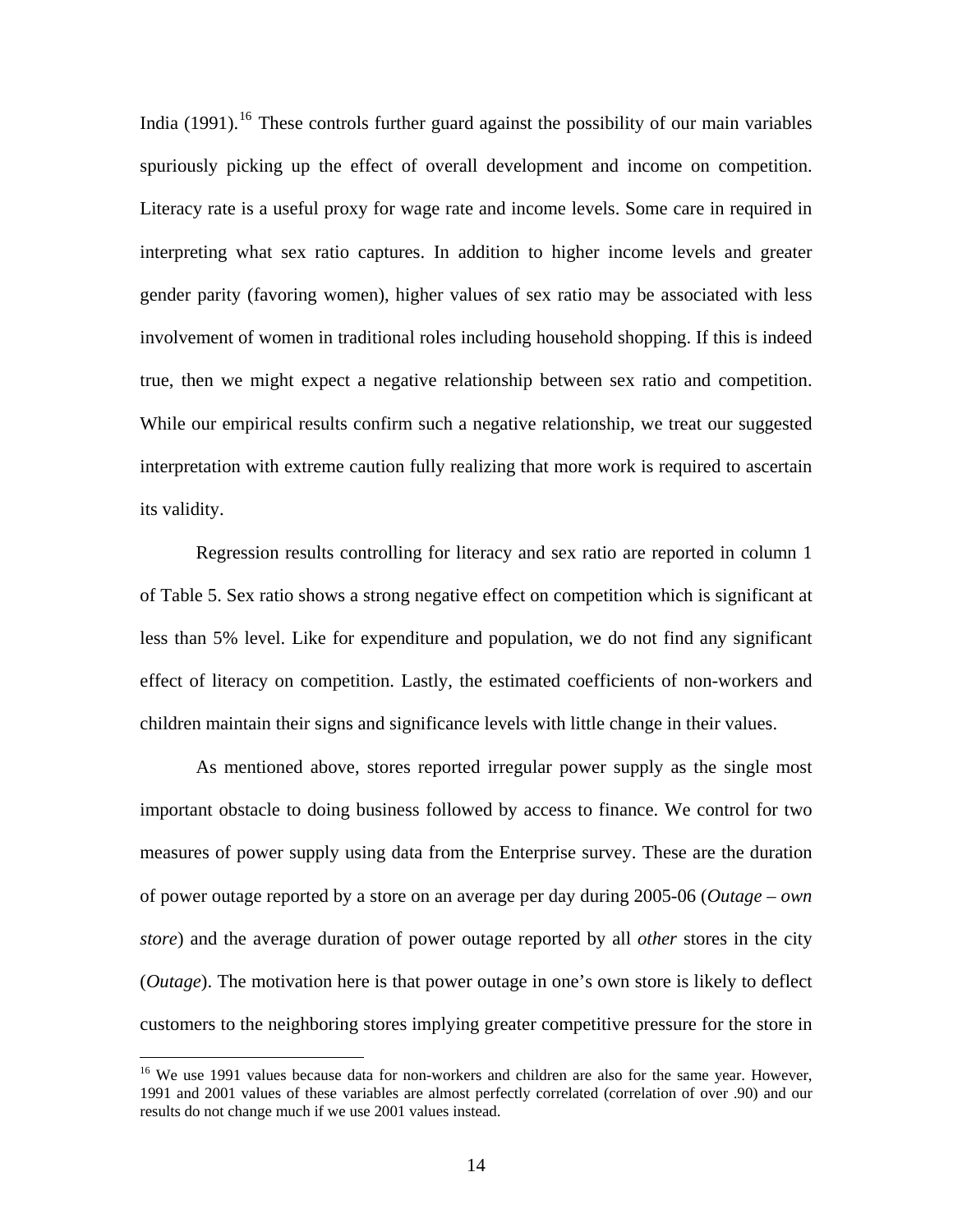question. By the same logic, the opposite holds for power outages in the other (neighboring) stores. For financial development of the cities, we use two separate measures constructed from the survey. These are the proportion of stores in the city that have a checking or savings account (*Checking*) and the proportion of stores in the city that have either a line of credit or overdraft facility (*Financial Access*). The correlation between the two finance variables equals .435.<sup>[17](#page-17-0)</sup>

 Regression results reported in column 2 of Table 5 show that both the two power outage variables have significant effects on competition (at less than 1% level) and these effects are in opposite directions as predicted. However, we do not find any significant effect on competition of the two finance related variables either individually or jointly. Results for the remaining variables do not change much from above although we do find a slight increase in the estimated coefficient of non-workers from .312 to .327.

 Next, we introduce measures to capture store-size, number of retailers in the city and the extent of regulatory burden which could affect industry structure and thereby the level of competition. We expect that the level of competition should be higher in cities with higher density of retail shops or retailers. Excessive regulatory burden could reduce the threat of new entry lowering market competition (less contestable markets). We do not have any apriori prediction for the direction of the relationship between store-size and competition and we treat this as an empirical question.

<span id="page-17-0"></span><sup>&</sup>lt;sup>17</sup> The survey also provides information on whether a store has a checking/savings account and a line of credit. Our results do not change much if we control for these measures also (discussed towards the end of the section).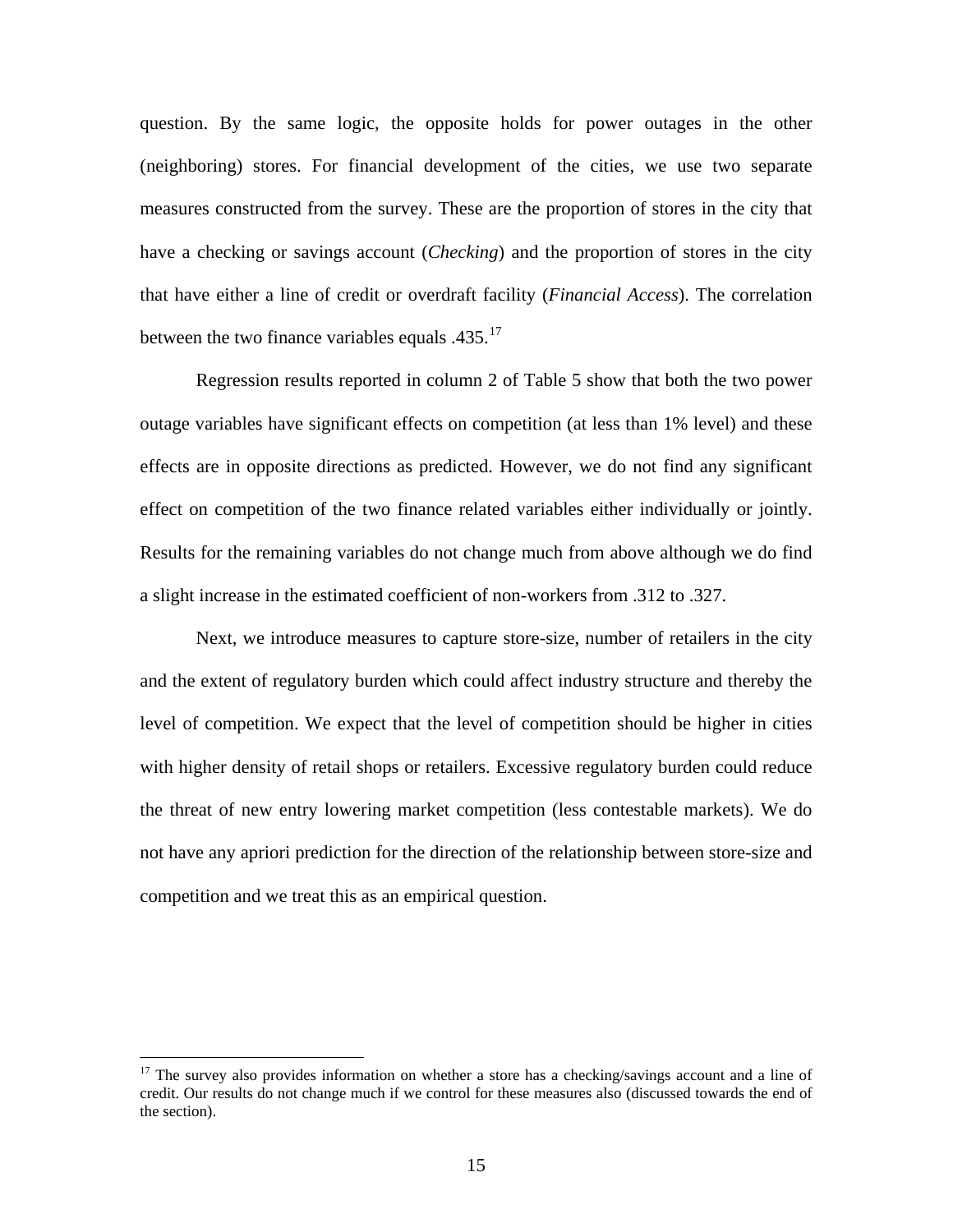For store size, we use (log of) floor area of the shop as reported in the survey (*Size*).[18](#page-18-0) Since direct measures of entry barriers are not available, we follow Sevensson and Fisman (2007) in using the percentage of stores' senior management's time (averaged at the city level) that is spent in dealing with business regulations as reported in the survey (*Regulation*). Lastly, for retailer density, we use total employment in retail and distribution sector as a proportion of total adult population at the city level (*Retailer density*). Data for retailer density is from Census of India (1991). We are not aware of any data on the number of retail shops in India.

 Column 3 of Table 5 reports regression results with the additional controls mentioned above. We find that retailer density has a positive effect on competition significant at less 5% level (p-value of .042). The estimated effect is quite large in magnitude. An increase in retailer density from its  $25<sup>th</sup>$  to the  $75<sup>th</sup>$  percentile value increases the probability of a store facing significant competition by 10.4 percentage points. As expected, more burdensome regulation has a negative effect on the level of competition, significant at close to 10% level (p-value of .104). Lastly, size has a positive effect on competition significant at less than 5% level. Below we show that the significant size-competition relationship is probably a result of different products sold by stores of varying size. Lastly, there is not much change in the estimated coefficients of the remaining variables from above.

 In column 4 of Table 5 we control for some additional store characteristics. The motivation here is that if store characteristics vary systematically with non-workers and they have a direct effect on competition also then our results above could still suffer from

<span id="page-18-0"></span><sup>&</sup>lt;sup>18</sup> Our results do not change much if we use labor employment or annual store sales as measures of storesize.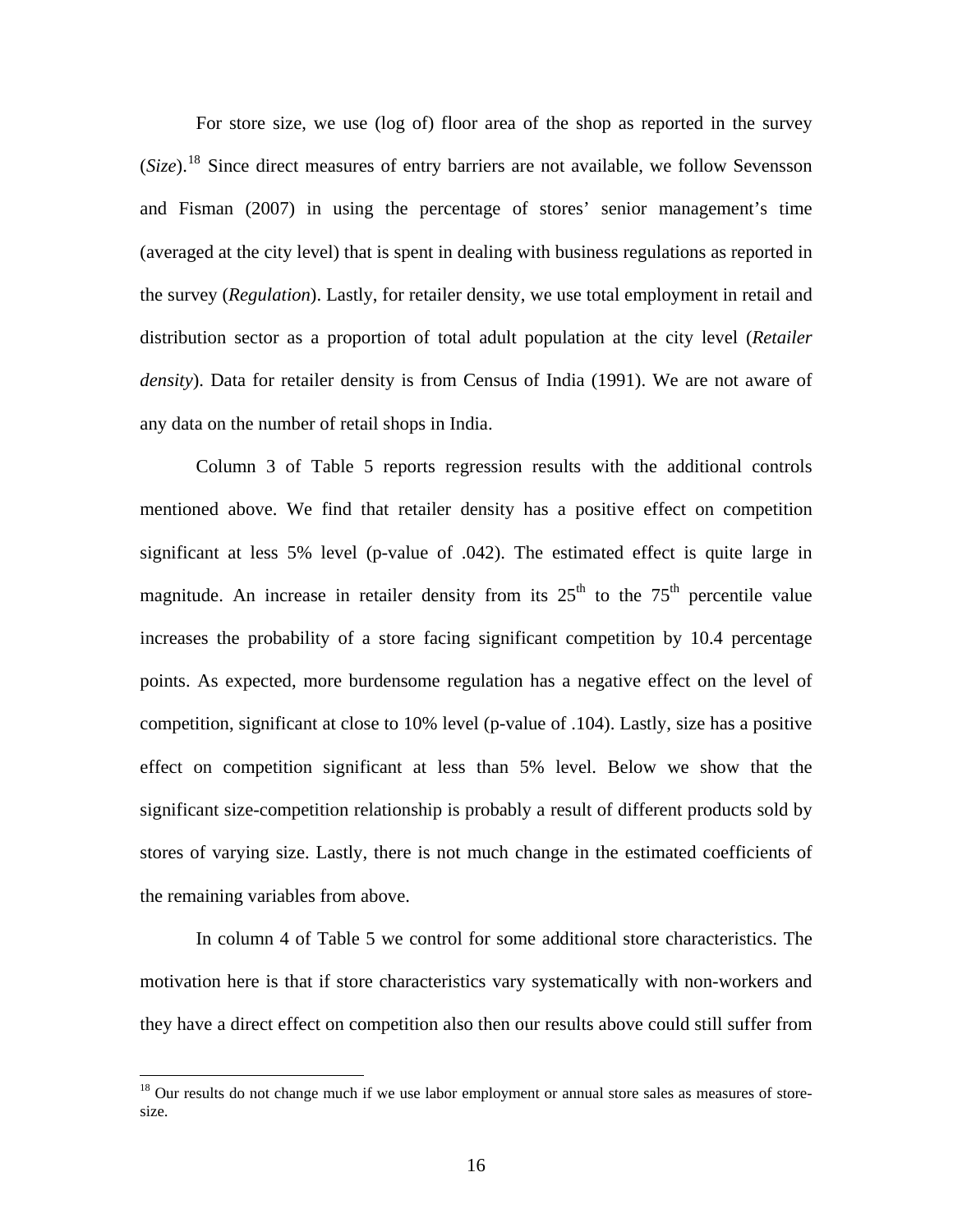an omitted variable bias problem. Since theory provides little guidance on which store characteristics may be important here, we control for basic store features which include age of the store (*Age*), a dummy variable equal to 1 if a store is part of a larger chain and 0 otherwise (*Chain*), percentage of the firm (store) held by the largest shareholder (*Ownership concentration*) and store-type fixed effects.<sup>[19](#page-19-0)</sup> The survey classifies all stores into traditional stores (selling grocery items), consumer durable stores (selling consumer durables) and modern format stores (large stores part of a shopping complex). Store-type fixed effects are dummy variables that capture factors common to all stores within each of these categories (a formal definition of these fixed effects is provided in Table 1).

 Regression results (column 4 of Table 5) show that these additional controls do not change any of the results discussed above except for the *Size*. The estimated coefficient of non-workers remains positive and significant at less than 1% level while children continues to show a strong negative effect on competition with no significant change in their magnitudes from above. Age has no significant effect on competition while being part of a larger chain and more concentrated ownership show negative effects on competition (significant at less than 10% level). For store-type fixed effects, we find that, relative to consumer durable stores, the probability that a traditional store faces significant competition is lower by 14.9 percentage points and this difference is significant at less than 1% level (not reported). We do not find any significant difference between consumer durable and modern format stores in the level of competition they face. We note that the estimated coefficient of *Size* is now insignificant due to the controls for store-type fixed effects suggesting that size was earlier picking up store-type

<span id="page-19-0"></span><sup>&</sup>lt;sup>19</sup> Our motivation in controlling for ownership concentration is that it could affect store efficiency which may in turn determine the competitive pressure faced by a store. Excluding the variable form the regressions does not change any of our results significantly.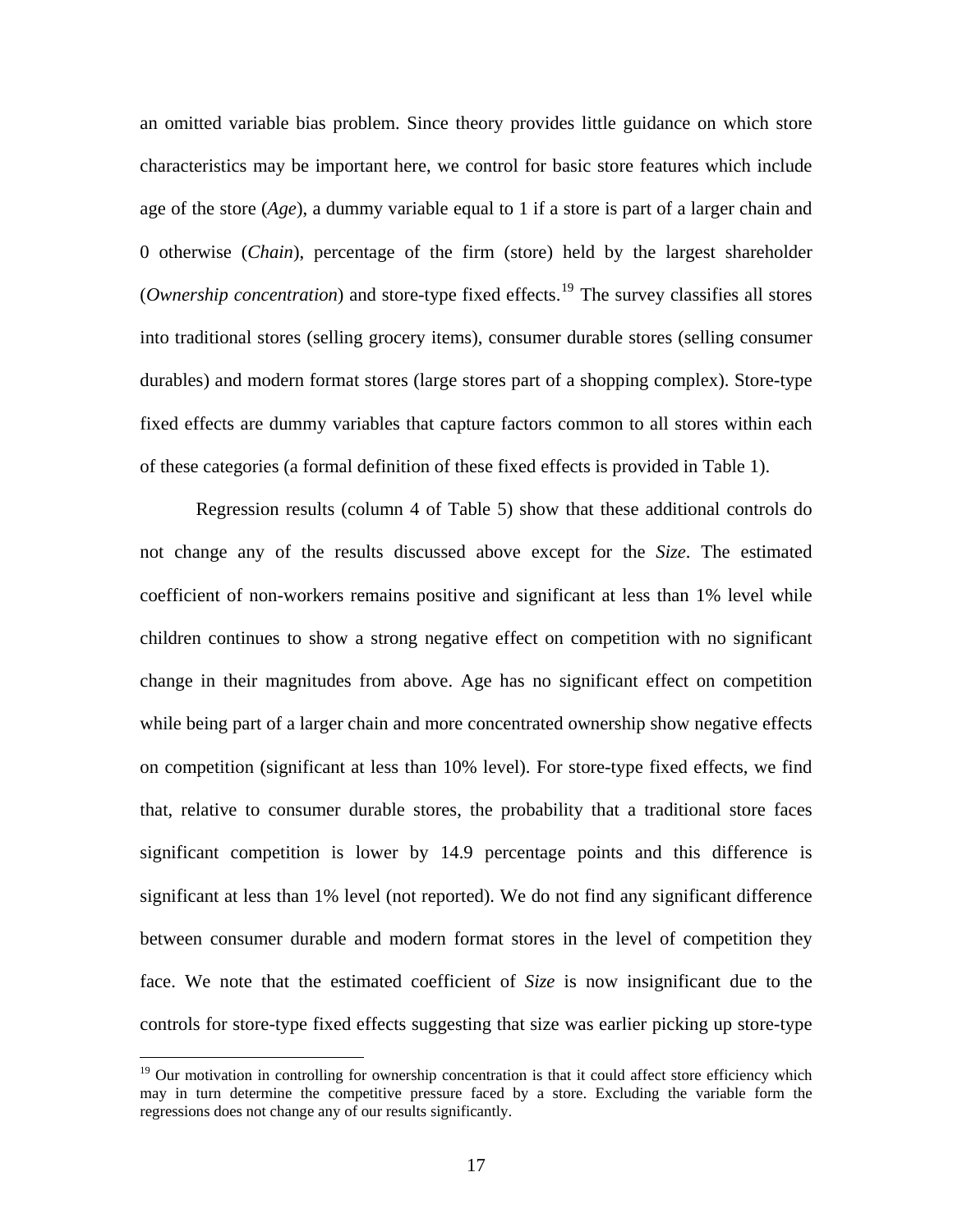specific factors.<sup>[20](#page-20-0)</sup> We suspect that these store-specific factors could be different product lines carried by these stores (groceries vs. consumer durables) although we cannot ascertain this due to data limitations. $^{21}$  $^{21}$  $^{21}$ 

 We performed a number of additional robustness checks and found that our main results discussed above remained intact. We provide a brief outline of these checks.

 About 30% of the stores in our sample are located in the metropolitan cities. Since the structure of retailing could be different across metropolitan and the remaining cities, we dropped all the metropolitan cities from the sample to check if our results hold for the majority of cities in the country. Regression results for the sub-sample of nonmetropolitan cities are reported in column 5 of Table 5 and these are roughly similar to the ones discussed above.

 Next, we controlled for additional store characteristics which include years of store manager's experience in retailing, initial level of employment when the store first started operations, number of day's of inventory maintained by the store, two dummy variables indicating whether or not has a line of credit and a checking/savings account, percentage of a store's annual sales (in 2005-06) that were never paid for, losses due to theft (as percentage of sales in 2005-06) averaged at the city level, percentage of the firm (store) held by the largest shareholder, a measure of crime at the city level derived from store's perception of crime as an obstacle to their business, the number of workers per household (1991 values, at the city level) and measures of vehicle availability which include the proportion of households that have a four-wheeler (car, jeep, van, etc) and

<span id="page-20-0"></span><sup>20</sup> Size varies sharply across store-types. The average value of *Size* for traditional stores equals 4.78 (traditional stores),  $5.34$  (consumer durable stores) and  $7.03$  (modern format stores). <sup>21</sup> Data on the specific products carried by stores are not available.

<span id="page-20-1"></span>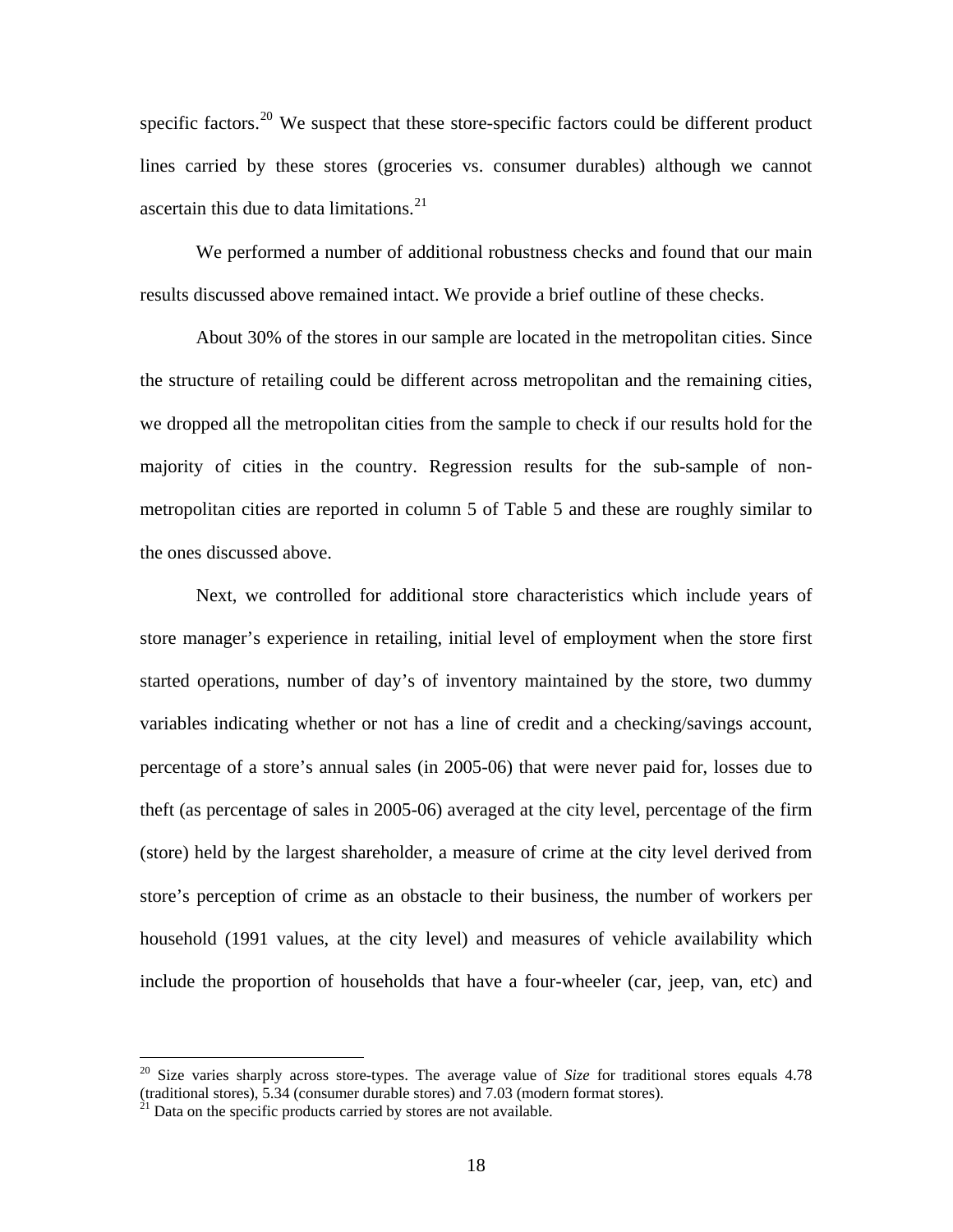proportion of households that have a two-wheeler (scooter, motor cycle, moped, etc). $^{22}$  $^{22}$  $^{22}$ There was virtually no effect of these additional controls on our main results discussed above with the estimated coefficients of non-workers and children remaining almost unchanged from above.

#### **5. Household Income-Competition Relationship**

 In this section we focus on why our results fail to show any significant effect of expenditure on competition. This is important to address any concerns that the variable may be a poor proxy for household income in which case the estimated effect of nonworkers on competition discussed above could still be biased upwards.

 There are three reasons for why expenditure does not show much effect on competition. First, population absorbs some of the effect of expenditure on competition.<sup>[23](#page-21-1)</sup> However, this is at best a contributory factor because even without controlling for population, expenditure has at best a weak effect on competition in all the specifications discussed above. Second, higher values of expenditure are expected to have a negative effect on competition. However, these higher values are likely to pick the positive effect on competition of various covariates such as fewer children, less burdensome regulation, fewer power outages, etc.<sup>[24](#page-21-2)</sup> We show that this is the main reason why expenditure shows a weak effect on competition without any controls (as in column 3 of Table 4). The natural question to ask here is that if this is indeed true then controlling for these covariates (as we did in Table 5) should have resulted in a significant effect of

<span id="page-21-0"></span> $^{22}$  Data on two-wheelers and four-wheelers was first collected in the 2001 Census and it is available at the district level. We use these data for the urban part of the district population.<br><sup>23</sup> The correlation between *Expenditure* and *Population* is .548 for the cities in our sample.

<span id="page-21-1"></span>

<span id="page-21-2"></span><sup>&</sup>lt;sup>24</sup> For the cities in our sample, the correlation between *Expenditure* and *Children*, *Outage* and *Regulation* equals, respectively, -.290, -.065 and -.143.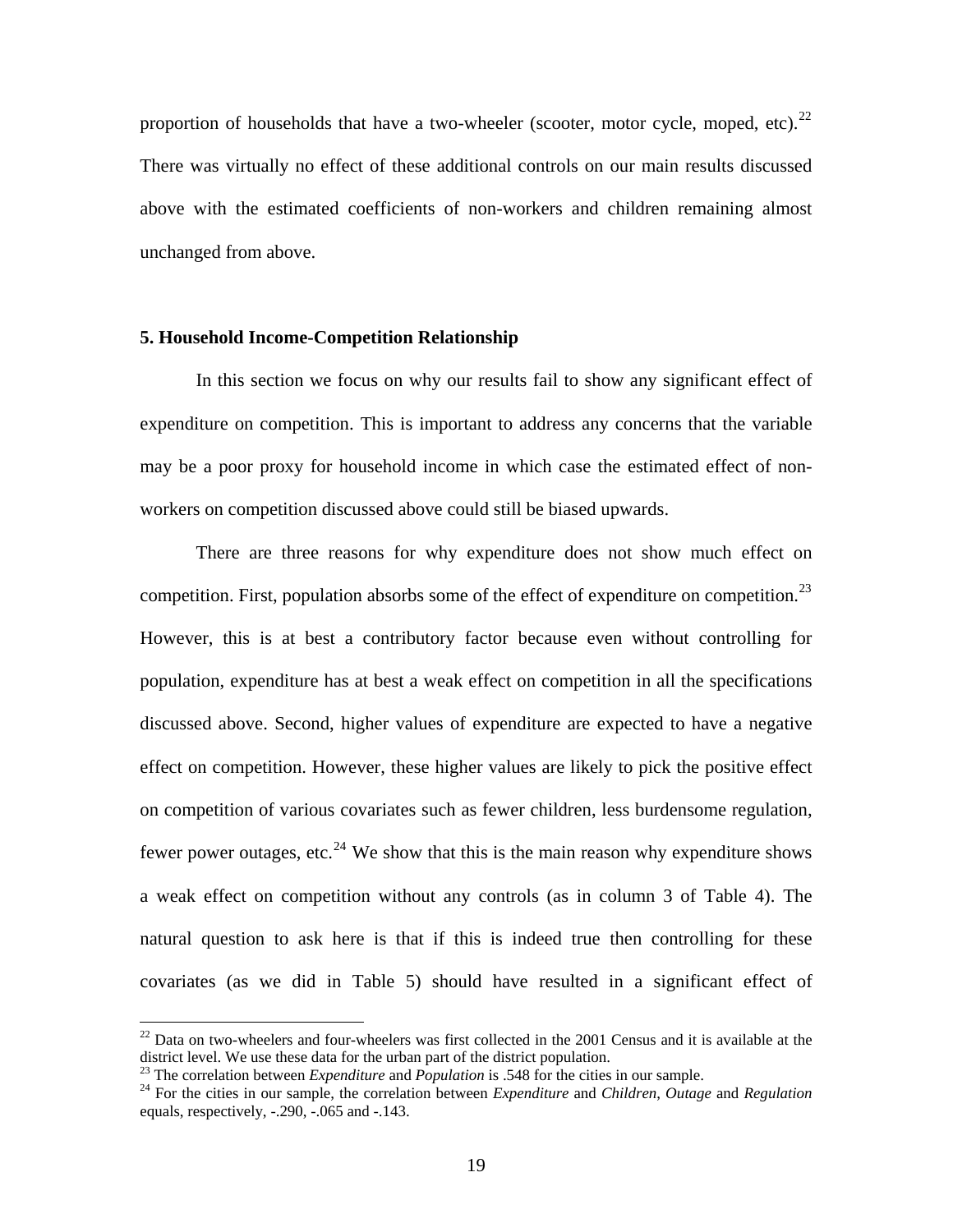expenditure on competition. This brings us to our third point. That is, non-workers and expenditure are inversely correlated (correlation of -.290) and the prediction is that they have opposite effects on competition. This implies that failure to control for non-workers (as in the literature) could give rise to a spurious relationship between expenditure and competition. Our specification controls for non-workers and therefore wipes out this spurious relationship. Below we show that is indeed the case.

 To address the first of the three points in the previous paragraph, we drop population from all the specifications discussed below. To illustrate the second point, we report regression results controlling for the various covariates except non-workers as discussed. Regression results reported in columns 1-3 of Table 6 clearly show that expenditure has a statistically significant negative effect (at close to 5% level) on competition with just a few basic controls (column 1). The strong negative effect here survives even when we control for all the variables (except non-workers) discussed above (columns 2 and 3). For the specifications in columns 1-3 of Table 6, we now add nonworkers. Regression results reported in columns 4-6 of Table 6 clearly show that controlling for non-workers leads to a sharp drop in the estimated coefficient of expenditure and it is no longer significant at 10% level or less. We note that these results hold whether we control for the metro city fixed effect or not which could be a close substitute of *Expenditure*.

Our results in this section suggest that the negative income-competition relationship found in the literature could be due to the failure to control for non-workers. They also raise our confidence in the *Expenditure* variable as far as measurement errors with the variable are concerned.

20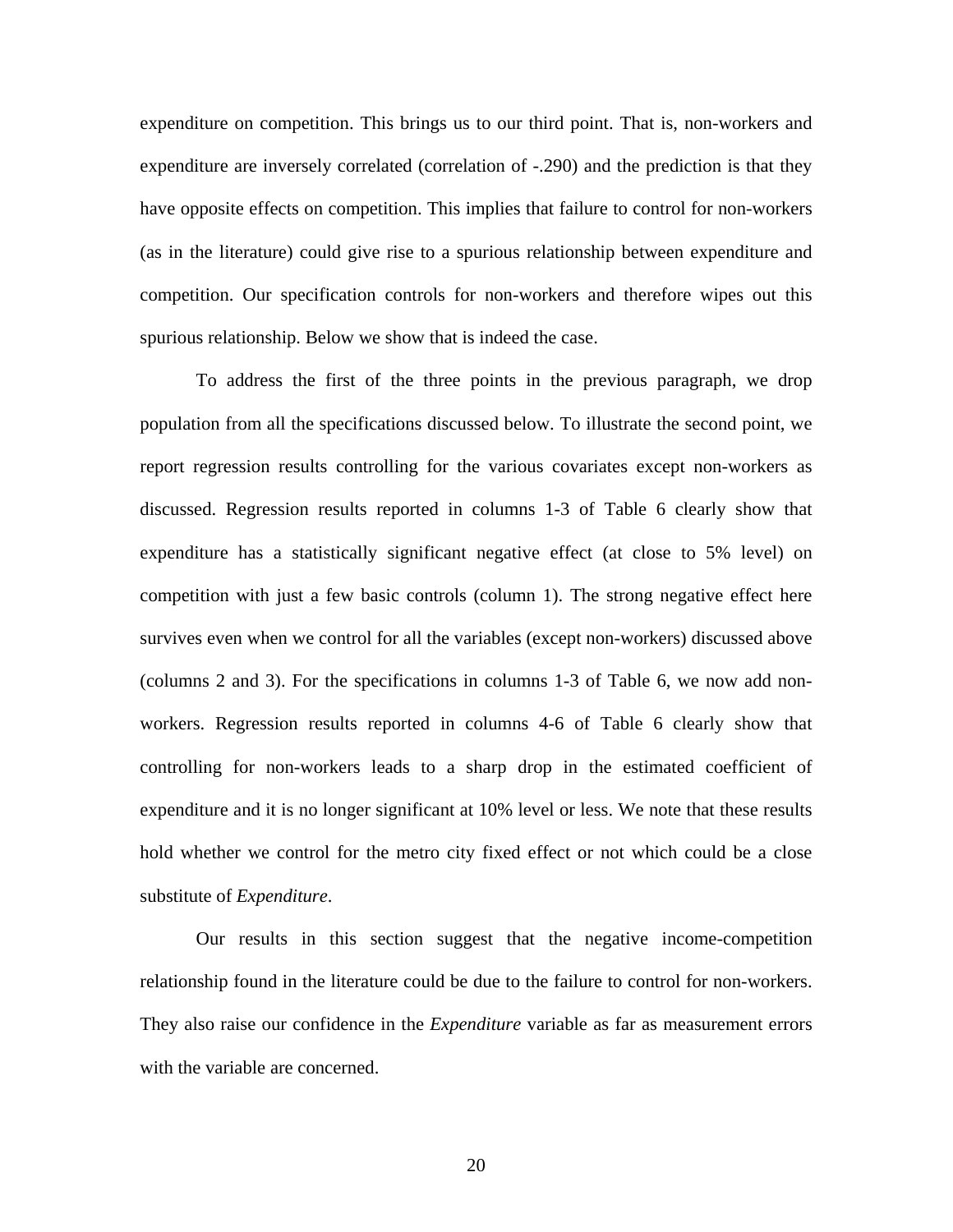#### **6. Conclusion**

The structure of Indian households is witnessing a significant change with the emergence of smaller families and greater participation in the labor market. One consequence of these changes is fewer non-workers per household. So far, these changes have been of interest only to demographers and sociologists with mainstream economic policy being largely immune to them. The present paper shows that these changes are likely to have a significant effect on the level of competition in the retail sector of the country and these changes are independent of potentially correlated changes in the household income levels.

Our results clearly cast doubt on some of the findings on the negative incomecompetition relationship based on the idea that lower income households search more intensively because of their higher marginal utility of income. A more plausible explanation (confirmed in our data) is that lower income households have more nonworkers and therefore lower shopping time opportunity cost. Hence, they tend to search more intensively causing the level of competition to rise.

We have also shown that number of children per household and gender specific factors are also important drivers of competition in the sector. Due to data limitations we were unable to explore in more the gender-competition relationship but this could be a fruitful area for future work. Lastly, based on our findings, tying of competition policy to these socio-demographic-economic factors is recommended to ensure that the retail sector remains truly competitive.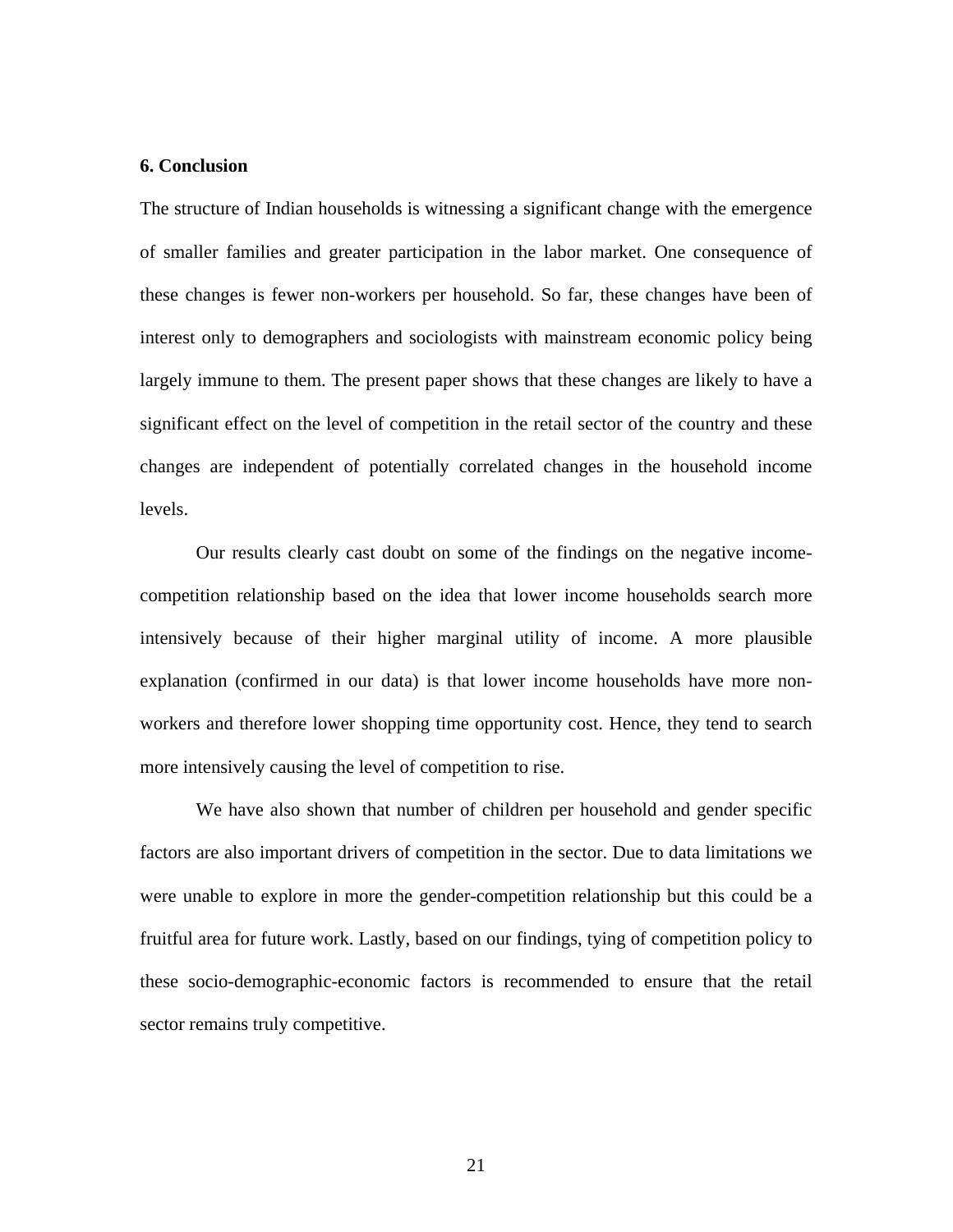#### **References**

[1] Amin, M. (2007), "Computer Usage and Labor Regulation," mimeograph, http://www.enterprisesurveys.org.

[2] Ausubel, Lawrence M. (1991), "The Failure of Competition in Credit Market," *American Economic Review*, 81(1), pp. 50-81.

[3] Baron, Jon M., Beck A. Taylor and J. R. Umbeck (2004), "Number of Sellers, Average Prices and Price Dispersion," *International Journal of Industrial Organization*, 22, pp. 1041-1066.

[4] Calem, P.S. and L.J. Mester (1995), "Consumer Behavior and the Stickiness of Credit-Card Interest Rates," *American Economic Review*, 85(5), pp. 1327-1336.

[5] Claycombe, Richard J. (2000), "The Effects of Market Structure on Prices of Clothing and Household Furnishings," *International Journal of Industrial Organization*, 28, pp. 827-841.

[6] Department of Trade and Industry (2000), **Switching Suppliers**, London: The Stationery Office.

[7] Giulietti, Monica, Catherine W. Price and Michael Waterson (2005), "Consumer Choice and Competition Policy: A Study of UK Entergy Markets," *Economic Journal*, 115, pp. 949-68.

[8] Goldman, Arieh, S. Ramaswami and Robert E. Krider (2002), "Barriers to the Advancement of Modern Food Retail Formats: Theory and Measurement," *Journal of Retailing*, 78, pp. 281-95.

[9] Hoch, S., B. Kim, A. Montgomery and P. Rossi (1995), "Determinants of Store-Level Price Elasticity," *Journal of Marketing Research*, 32(1), pp. 17-29.

[10] Knittel, C. (1997), "Interstate Long Distance Rates: Search Costs, Switching Costs and Market Power," *Review of Industrial Organization*, 12(4), pp. 519-536.

[11] Lalive, Rafael and Armin Schmutzler (2007), "Exploring the Effects of Competition for Railway Markets," *International Journal of Industrial Organization*, forthcoming.

[12] Marvel, Howard P. (1976), "The Economics of Information and Retail Gasoline Price Behavior: An Empirical Analysis," *Journal of Political Economy*, 84, pp. 1003-59.

[13] Pierre, Gaelle and Stefano Scarpetta (2006), "Employment Protection: Do Firm's Perceptions Match with Legislation?" *Economics Letters*, 90, pp. 328-334.

[14] Prendergast, C. (2002), "Consumers and Agency Problems," *Economic Journal*, 112 (478), pp. C34-51.

[15] Sorenson, Alan T. (2000), "Equilibrium Price Dispersion in Retail Markets for Prescription Drugs," *Journal of Political Economy*, 108 (4), pp. 833-850.

[16] Svensson, Jakob and Ray Fisman (2007), "Are Corruption and Taxation Really Harmful to Growth? Firm Level Evidence," *Journal of Development Economics*, 83 (1), pp. 63-75.

[17] Waterson, M. (2003), "The Role of Consumers in Competition and Competition Policy," *International Journal of Industrial Organization*, 21(2), pp. 129-50.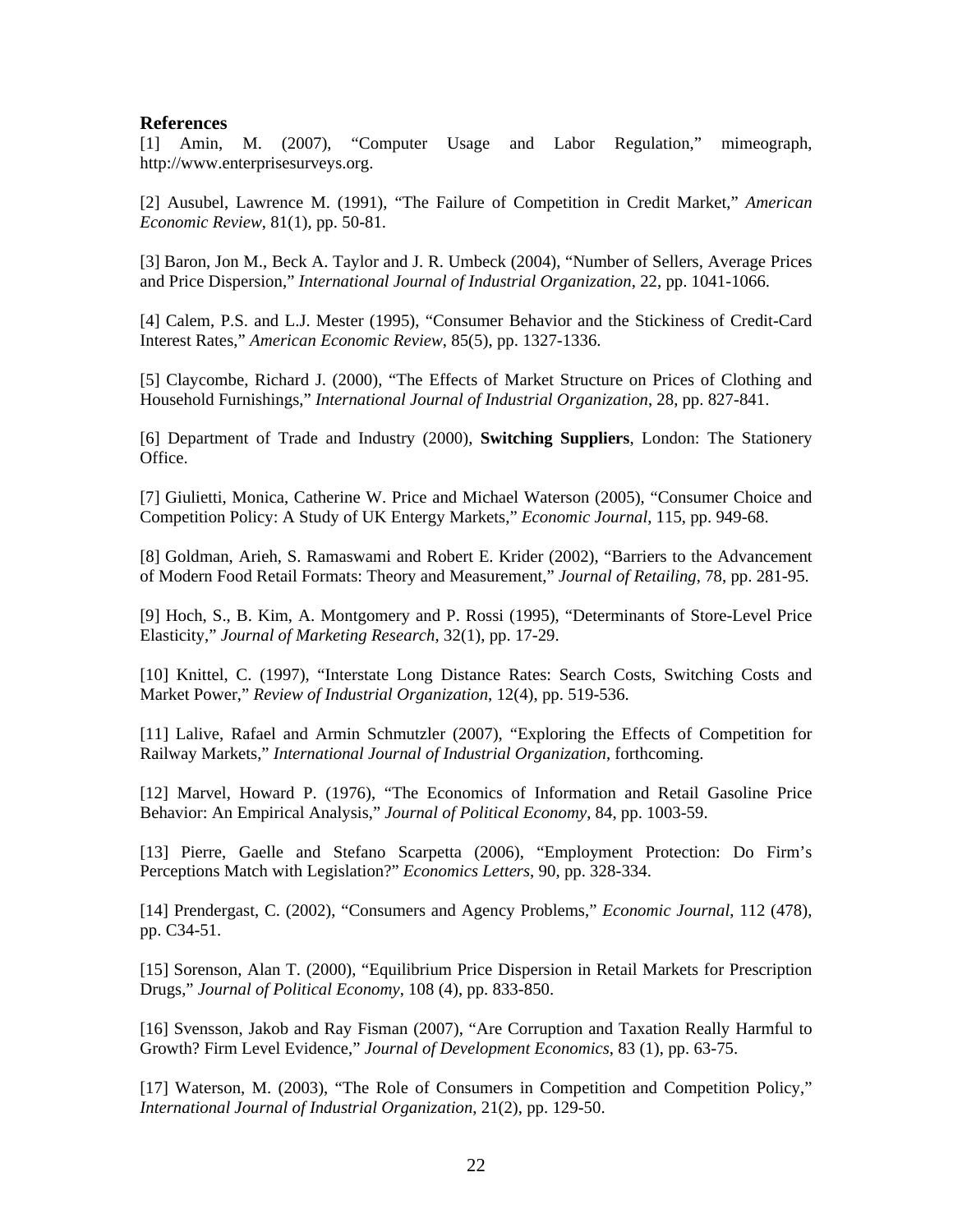**Figure 1** 



Source: Census of India, 1991 and 2001. Percentage changes in the figure above equal the number of adult non-workers per household in 2001 minus the same in 1991 and expressed as a percentage of the 1991 values of the variable. These values are shown in the table below.

|                      | Adult Non-workers per household |             |          |  |  |
|----------------------|---------------------------------|-------------|----------|--|--|
| State                | 1991 values                     | 2001 values | % change |  |  |
| <b>Uttar Pradesh</b> | 3.36                            | 3.52        | 4.79     |  |  |
| Madhya Pradesh       | 2.45                            | 2.50        | 2.03     |  |  |
| Maharashtra          | 2.39                            | 2.37        | $-0.89$  |  |  |
| Rajasthan            | 2.84                            | 2.74        | $-3.29$  |  |  |
| Andhra Pradesh       | 2.14                            | 2.04        | $-4.52$  |  |  |
| Tamil Nadu           | 2.14                            | 2.01        | $-6.05$  |  |  |
| Gujarat              | 2.67                            | 2.50        | $-6.35$  |  |  |
| Bihar                | 3.32                            | 3.11        | $-6.40$  |  |  |
| Orissa               | 2.70                            | 2.46        | $-9.05$  |  |  |
| Karnataka            | 2.62                            | 2.35        | $-10.23$ |  |  |
| West Bengal          | 3.06                            | 2.72        | $-11.19$ |  |  |
| Punjab               | 3.46                            | 3.02        | $-12.61$ |  |  |
| Kerala               | 3.21                            | 2.80        | $-12.72$ |  |  |
| Haryana              | 3.48                            | 2.83        | $-18.59$ |  |  |
| All states (average) | 2.84                            | 2.64        | $-7.18$  |  |  |

Source: Census of India, 1991 and 2001.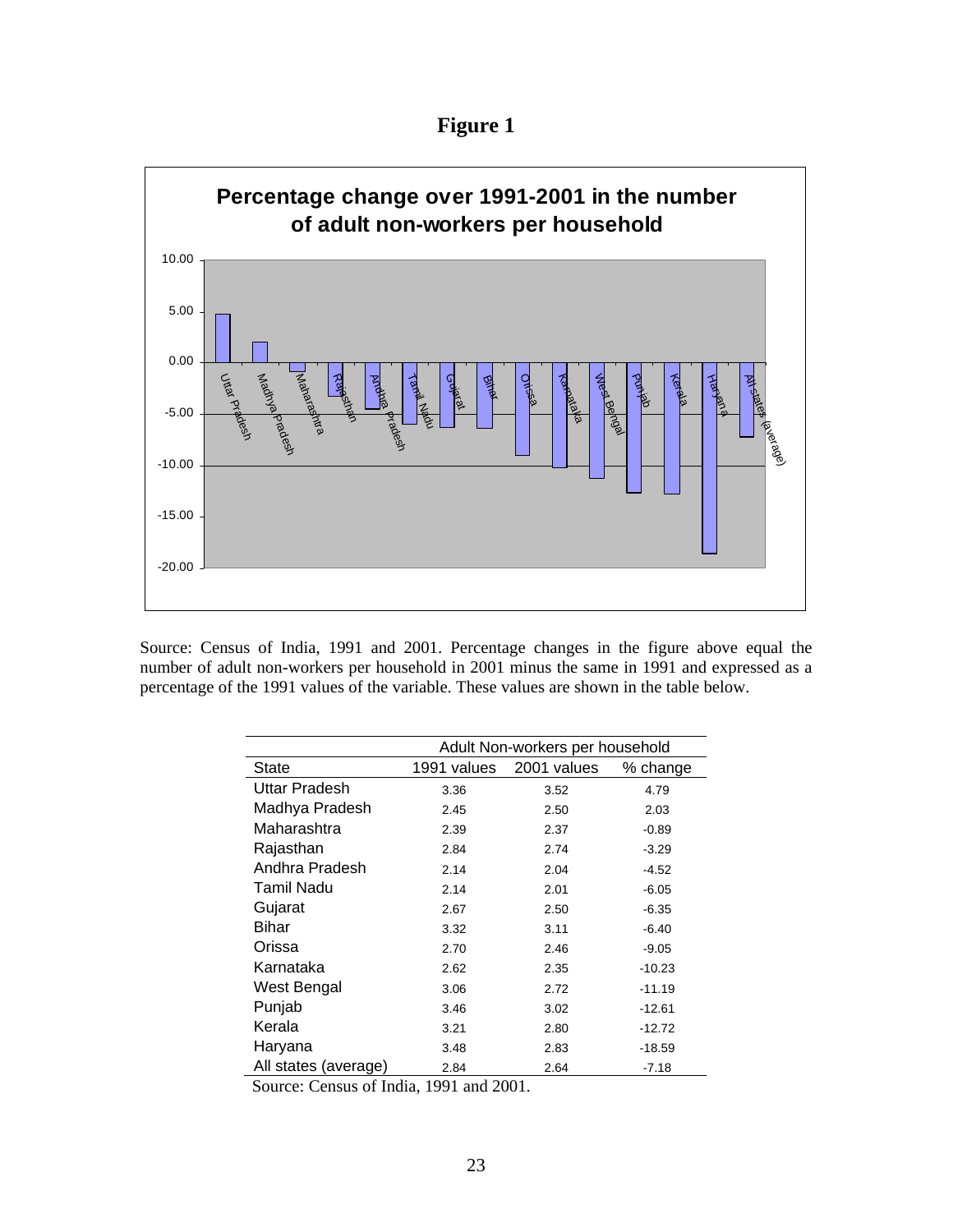| <b>Variable</b>                                     | <b>Description</b>                                                                                                                                                                                                                                                                                                                                                                                                                                            |
|-----------------------------------------------------|---------------------------------------------------------------------------------------------------------------------------------------------------------------------------------------------------------------------------------------------------------------------------------------------------------------------------------------------------------------------------------------------------------------------------------------------------------------|
| "Last fiscal year" below means fiscal year 2005-06. |                                                                                                                                                                                                                                                                                                                                                                                                                                                               |
| Competition                                         | A dummy variable equal to 1 if a store reported "Fairly<br>important" or "Important" and 0 otherwise on the<br>following question asked in the survey: For this store,<br>how important are each of the following influences over<br>prices of its main products?<br>a. Pressure/Influence from domestic competitors<br>Not at all important (1), Slightly important (2), Fairly<br>important (3) and Important (4).<br>Source: World Bank Enterprise Surveys |
| Non-workers                                         | (www.enterprisesurveys.org)<br>Total adult non-workers in the city divided by total                                                                                                                                                                                                                                                                                                                                                                           |
|                                                     | number of households in the city (1991 values). Source:<br>Census of India (1991).                                                                                                                                                                                                                                                                                                                                                                            |
| Children                                            | Total number of children (below 7 years) divided by the<br>total number of households in the city in 1991.<br>Source: Census of India (1991)                                                                                                                                                                                                                                                                                                                  |
| Expenditure                                         | Per capita expenditure in the urban part of the district                                                                                                                                                                                                                                                                                                                                                                                                      |
| (in thousand Indian Rupees)                         | where the cities in our sample are located.<br>Source: National Sample Survey Organization (50 <sup>th</sup><br>Round, 1991-92), Government of India.                                                                                                                                                                                                                                                                                                         |
| Population (in millions)                            | Total (adult) population of the city in 1991.<br>Source: Census of India (1991).                                                                                                                                                                                                                                                                                                                                                                              |
| Metro                                               | A dummy variable equal to 1 for a store located in a<br>metropolitan city and 0 otherwise. The metropolitan<br>cities are Delhi, Mumbai, Kolkatta, Chennai, Bangalore<br>and Hyderabad.                                                                                                                                                                                                                                                                       |
|                                                     | Source: World Bank Enterprise Surveys                                                                                                                                                                                                                                                                                                                                                                                                                         |
|                                                     | (www.enterprisesurveys.org)<br>Tekle 1. Desember of Other Verichles                                                                                                                                                                                                                                                                                                                                                                                           |

## **Table 1: Description of Main Variables**

| <b>Table 1: Description of Other Variables</b> |  |  |
|------------------------------------------------|--|--|
|------------------------------------------------|--|--|

| <b>Variable</b>  | <b>Description</b>                                      |
|------------------|---------------------------------------------------------|
|                  |                                                         |
| Literacy         | Number of adult literates in the city per 1000 adult    |
|                  | population of the city (1991 values).                   |
|                  | Source: Census of India (1991).                         |
| Retailer density | Total employment in retail and distribution in the city |
|                  | divided by adult city population (1991 values).         |
|                  | Source: Census of India (1991).                         |
| Sex ratio        | Ratio of females to males in the city in 1991.          |
|                  | Source: Census of India (1991)                          |
| Size             | Total selling area of the store measured in square feet |
|                  | (log values).                                           |
|                  | Source: World Bank Enterprise Surveys                   |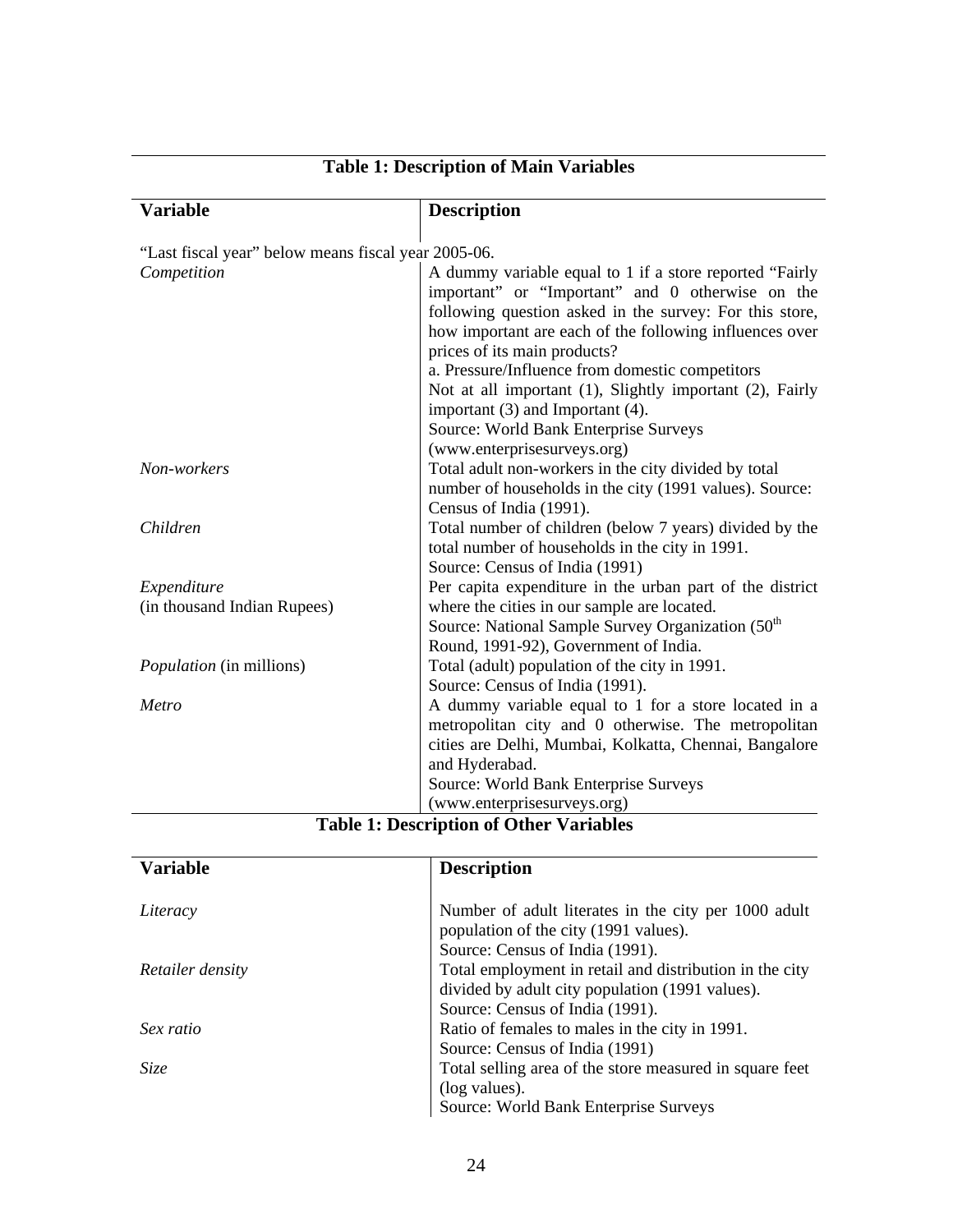|                          | (www.enterprisesurveys.org)                             |
|--------------------------|---------------------------------------------------------|
| <b>Traditional</b> store | A dummy variable equal to 1 if a store is a             |
|                          | "traditional store" and 0 otherwise.                    |
|                          | Source: World Bank Enterprise Surveys                   |
|                          | (www.enterprisesurveys.org)                             |
| Modern Format store      | A dummy variable equal to 1 is a store is a "modern"    |
|                          | format" store and 0 otherwise. Source: World Bank       |
|                          | Enterprise Surveys (www.enterprisesurveys.org)          |
| Store-type fixed effects | Two dummy variables indicating whether a store is a     |
|                          | traditional store or a modern format store (as defined  |
|                          | above). The omitted category is that of consumer        |
|                          | durable stores.                                         |
|                          | Source: World Bank Enterprise Surveys                   |
|                          | (www.enterprisesurveys.org)                             |
|                          | Hours of power failure faced by the store on a typical  |
| Outage-own store         |                                                         |
|                          | day during the last fiscal year.                        |
|                          | Source: World Bank Enterprise Surveys                   |
|                          | (www.enterprisesurveys.org)                             |
| Outage                   | Hours of power outage on a typical day faced on an      |
|                          | average by all other stores in the city during the last |
|                          | fiscal year.                                            |
|                          | Source: World Bank Enterprise Surveys                   |
|                          | (www.enterprisesurveys.org)                             |
| <b>Financial Access</b>  | Proportion of stores in the city that have a line of    |
|                          | credit or overdraft facility.                           |
|                          | Source: World Bank Enterprise Surveys                   |
|                          | (www.enterprisesurveys.org)                             |
| Checking                 | Proportion of stores in the city that have a checking   |
|                          | or savings account.                                     |
|                          | Source: World Bank Enterprise Surveys                   |
|                          | (www.enterprisesurveys.org)                             |
| Regulation               | Percentage of store's senior management's time spent    |
|                          | in dealing with business regulations during the last    |
|                          | fiscal year (average values at the city level).         |
|                          | Source: World Bank Enterprise Surveys                   |
|                          | (www.enterprisesurveys.org)                             |
| Chain                    | A dummy variable equal to 1 if a store is part of a     |
|                          | larger chain and 0 otherwise.                           |
|                          | Source: World Bank Enterprise Surveys                   |
|                          | (www.enterprisesurveys.org)                             |
| Ownership concentration  | Percentage of the firm (store) held by the largest      |
|                          | shareholder.                                            |
|                          | Source: World Bank Enterprise Surveys                   |
|                          | (www.enterprisesurveys.org)                             |
| Age                      | Age of the store equal to 2006 minus the year store     |
|                          | was established.                                        |
|                          | Source: World Bank Enterprise Surveys                   |
|                          | (www.enterprisesurveys.org)                             |
| Workers                  | Total number of workers in the city divided by the      |
|                          | total number of households in the city (1991 values).   |
|                          | Source: Census of India (1991).                         |
|                          |                                                         |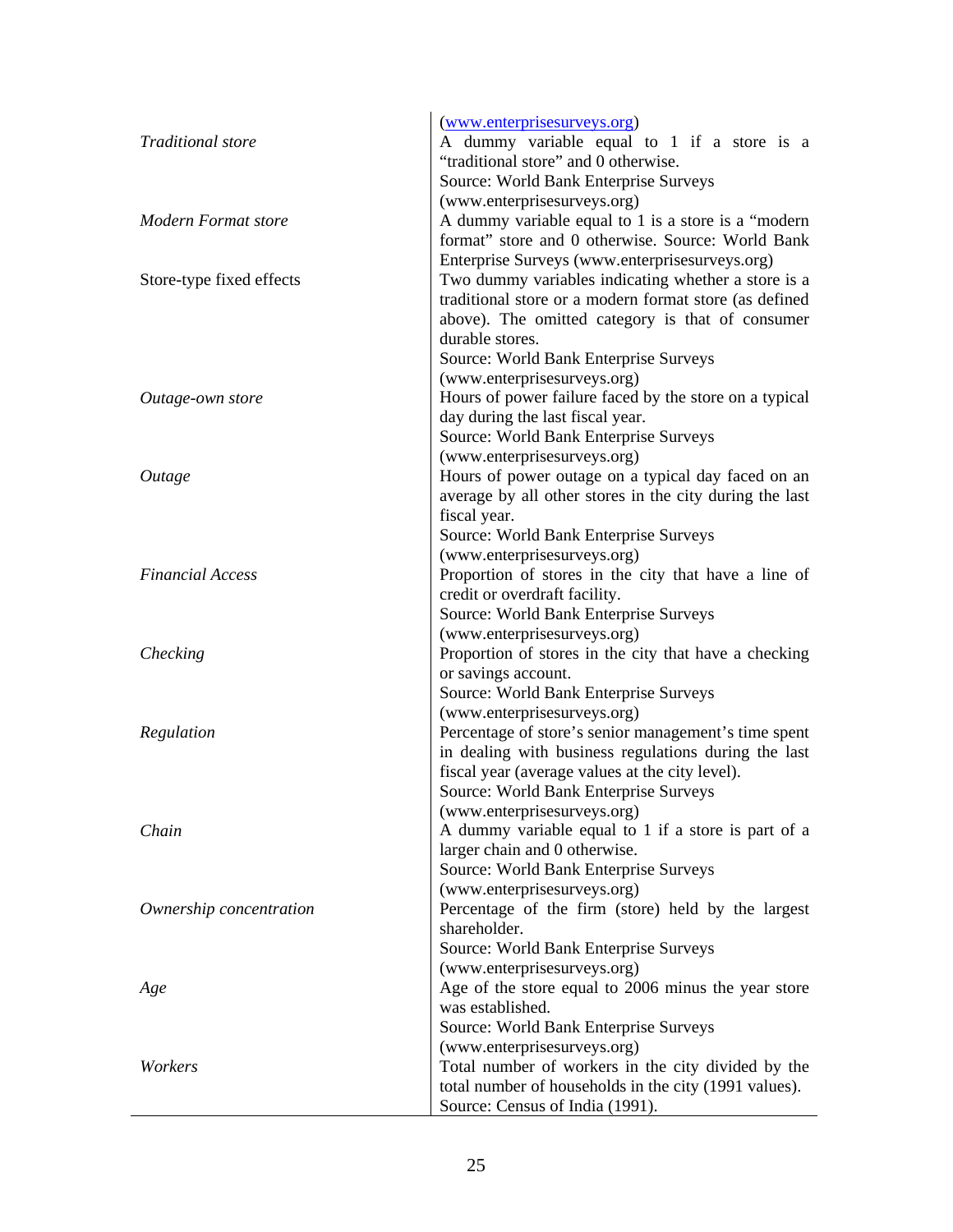| Variable                                                       | Mean | <b>Standard deviation</b> |
|----------------------------------------------------------------|------|---------------------------|
| Competition                                                    | .382 | .486                      |
| Non workers                                                    | 2.85 | .381                      |
| Children                                                       | .766 | .144                      |
| Expenditure                                                    | .423 | .115                      |
| (in thousand Indian Rupees)<br><i>Population</i> (in millions) | 1.31 | 1.68                      |
| Retailer density                                               | .082 | .017                      |
| Size (square feet, log values)                                 | 5.13 | 1.17                      |
| Sex ratio                                                      | .877 | .065                      |
|                                                                |      |                           |

## **Table 2: Summary statistics of the main variables**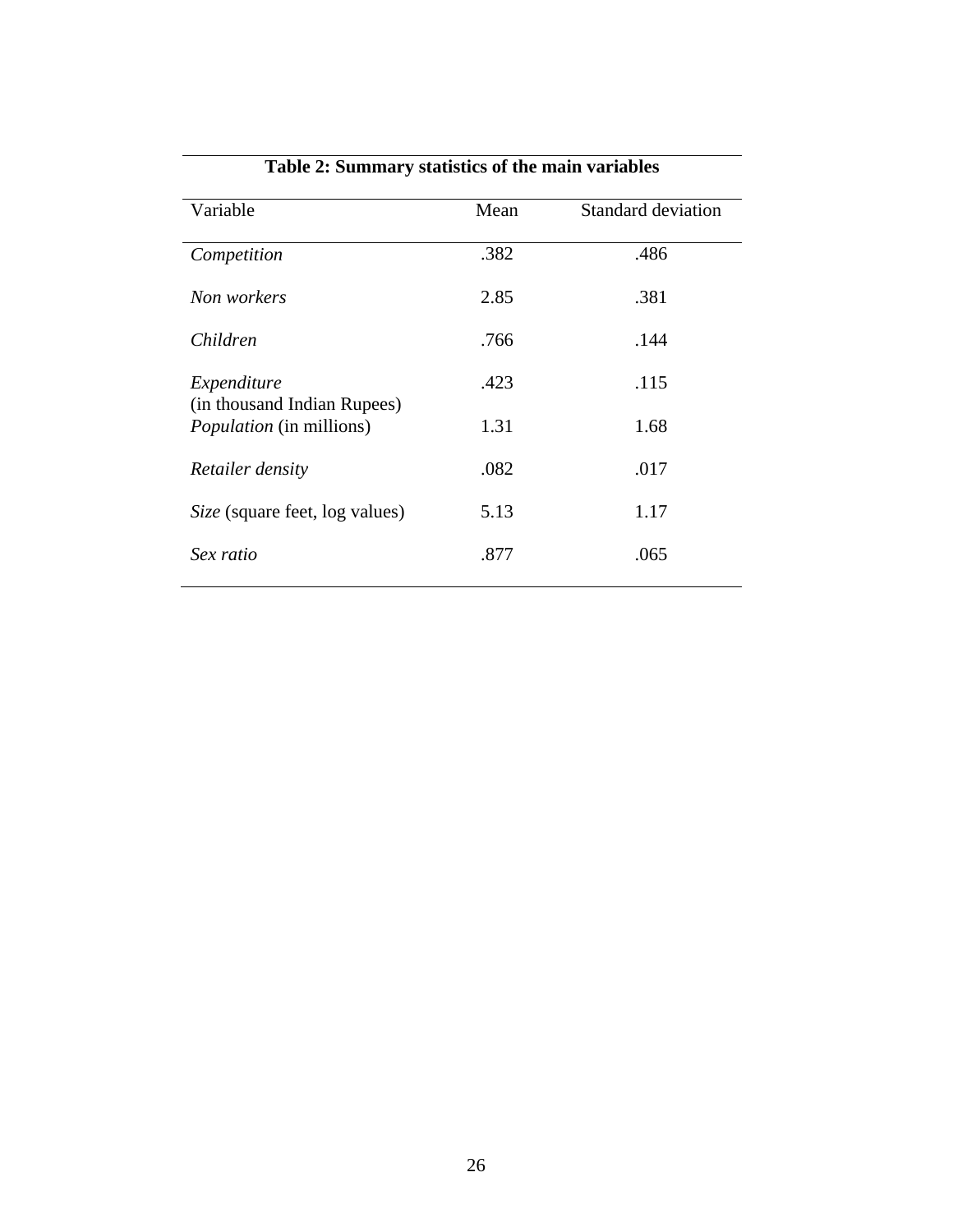|                                                                                                                                               | Non workers | Children     |
|-----------------------------------------------------------------------------------------------------------------------------------------------|-------------|--------------|
| Non workers                                                                                                                                   | 1           | .488         |
| Children                                                                                                                                      | .488        | $\mathbf{1}$ |
| Expenditure                                                                                                                                   | $-.290$     | $-.126$      |
| (per capita expenditure in 1991- district level values)<br>Population                                                                         | $-.096$     | $-.160$      |
| (adult city population in millions in 1991)<br>Retailer density                                                                               | $-.020$     | $-.257$      |
| (total employment in the retail sector in the city as a<br>proportion of adult population in the city, 1991<br>values)                        |             |              |
| Sex ratio                                                                                                                                     | $-.036$     | $-.321$      |
| (ratio of females to males in the city, 1991 values)<br><i>Size</i>                                                                           | $-.027$     | $-.139$      |
| (Log of floor area of the retail stores in the sample<br>measured in square feet-city level average)<br>Power outage                          | .132        | .368         |
| (hours of power outage in a typical day faced by<br>stores during 2005-06)<br><b>Financial Access</b>                                         | $-.047$     | $-.135$      |
| (proportion of stores in the city that have a line<br>or credit or overdraft facility)                                                        |             |              |
| Checking<br>(proportion of stores in the city that have a                                                                                     | $-.007$     | $-.138$      |
| checking or savings account)<br>Regulation                                                                                                    | $-.037$     | $-.151$      |
| (amount of time spent by senior management of<br>stores in dealing with business regulation during<br>2005-06 and averaged at the city level) |             |              |
| Literacy rate<br>(proportion of adults in the city that are literate, 1991                                                                    | $-.013$     | $-.496$      |
| values taken from Census of India.)<br>Workers<br>(total number of workers divided by total number of                                         | .028        | .026         |
| households in the city, 1991 values taken from<br>Census of India.)                                                                           |             |              |
| 1. All variables are defined at the city level. Detailed description of the variables along with data                                         |             |              |

## **Table 3: Correlation coefficients for** *Non workers* **and** *Children* **with various**

**indicators of overall development of the cities**

sources is provided in Table 1.

**2.** Main point of the table is to show that *Non workers* and *Children* are correlated in the same direction with various proxy measures of overall development of the cities.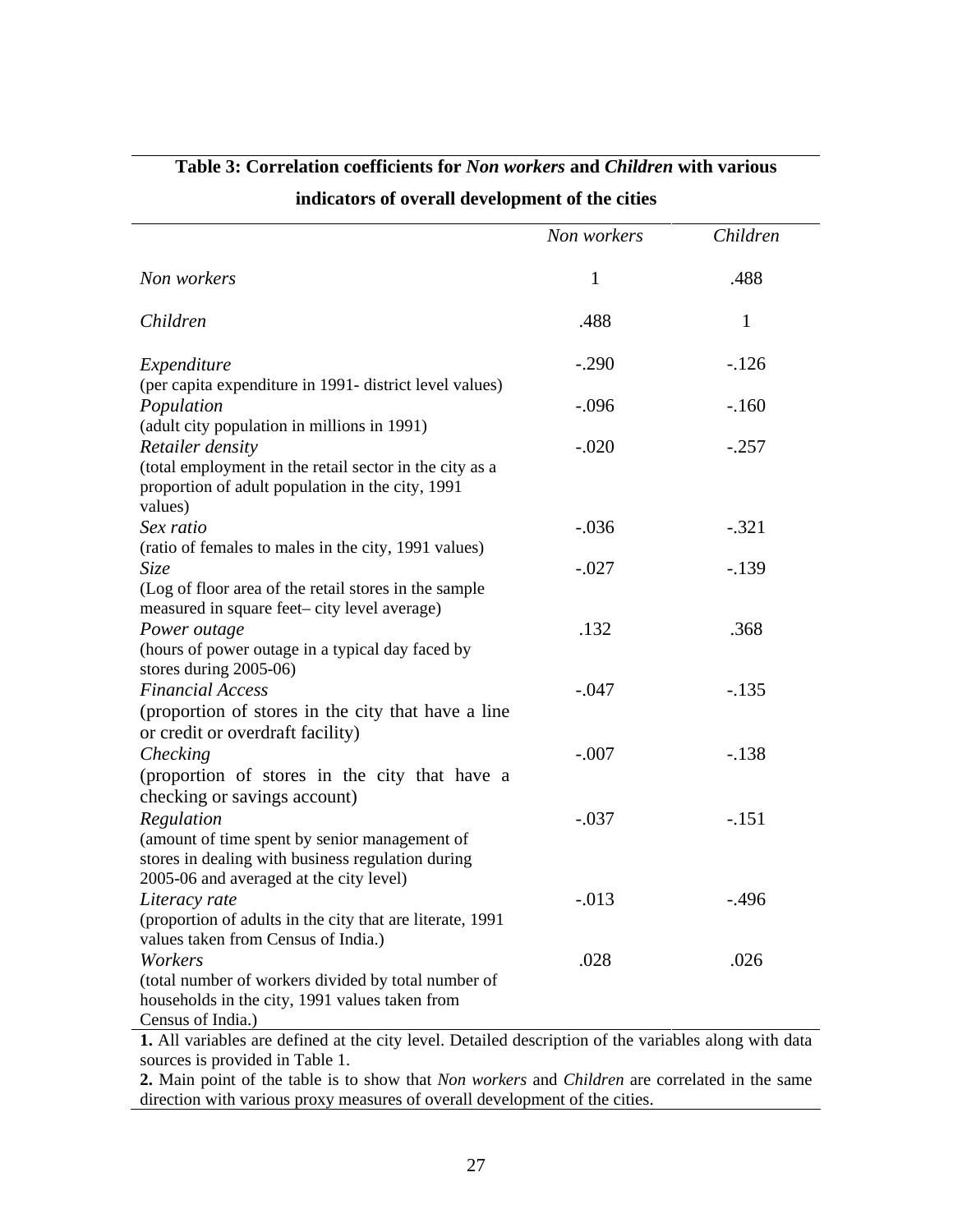| <b>Table 4: Marginal effects from Logit Regressions</b>                                                                                                                                                                |                     |         |                   |                     |                                          |
|------------------------------------------------------------------------------------------------------------------------------------------------------------------------------------------------------------------------|---------------------|---------|-------------------|---------------------|------------------------------------------|
| Dependent variable: Competition                                                                                                                                                                                        |                     |         |                   |                     |                                          |
|                                                                                                                                                                                                                        | (1)                 | (2)     | (3)               | (4)                 | (5)                                      |
| Non workers                                                                                                                                                                                                            | $.169***$<br>(.014) |         |                   | $.274***$<br>(.000) | $.330***$<br>(.000)                      |
| Children                                                                                                                                                                                                               |                     | $-.204$ |                   | $-.517***$          | $-.717***$                               |
| Expenditure                                                                                                                                                                                                            |                     | (.372)  | $-.249$<br>(.233) | (.011)              | (.002)<br>.375<br>(.248)                 |
| Population                                                                                                                                                                                                             |                     |         |                   |                     | $-.002$                                  |
| Metro                                                                                                                                                                                                                  |                     |         |                   |                     | (.919)<br>$-.175$ <sup>*</sup><br>(.051) |
| Predicted<br>probability                                                                                                                                                                                               | .380                | .381    | .381              | .378                | .375                                     |
| Sample Size                                                                                                                                                                                                            | 1866                | 1866    | 1866              | 1866                | 1866                                     |
| p-values in brackets; all standard errors clustered on the city; significance level is denoted by<br>*** $(1\%$ or less), ** $(5\%$ or less) and * $(10\%$ or less). All standard errors are clustered on the<br>city. |                     |         |                   |                     |                                          |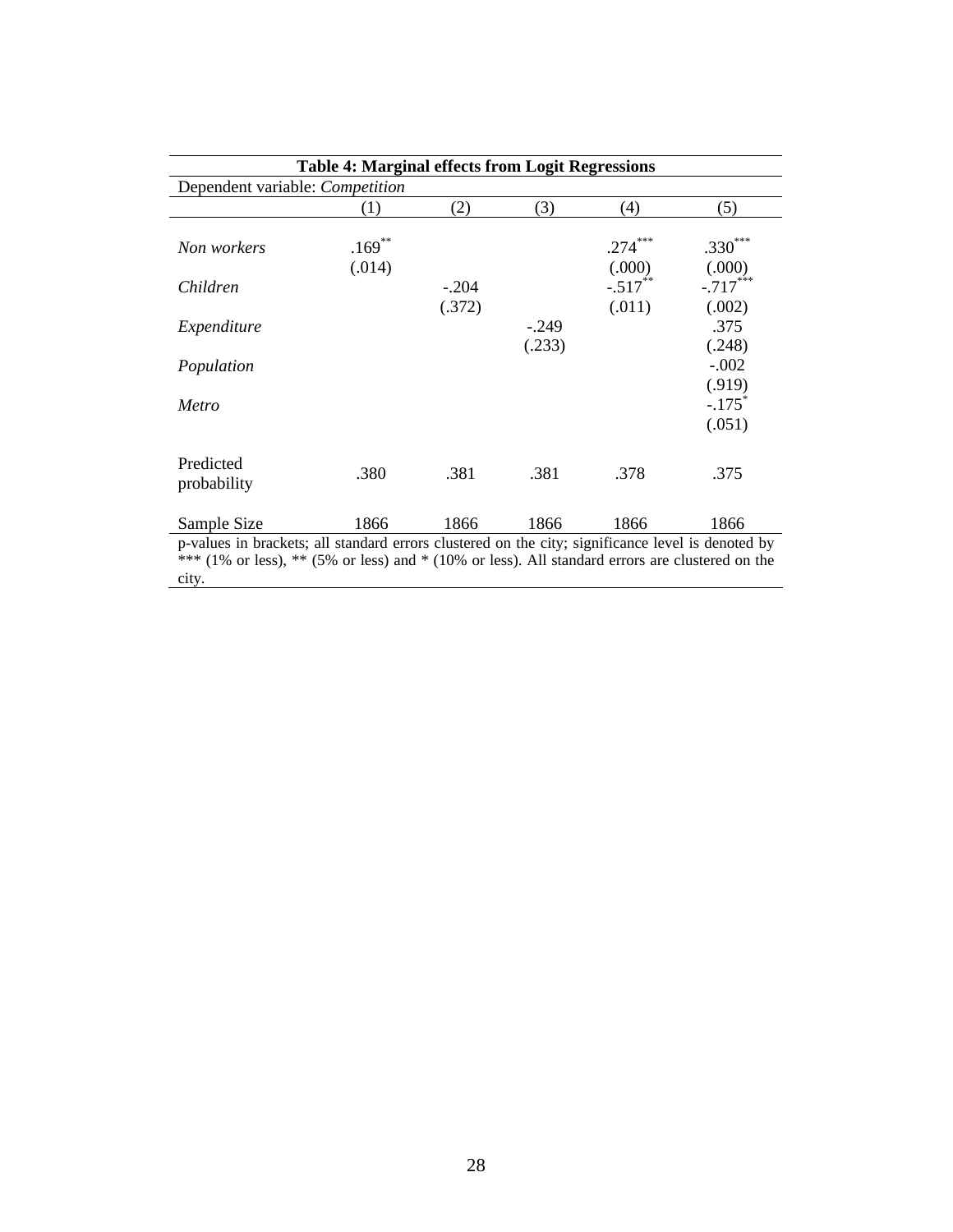| Table 5: Marginal effects from logit regressions: Robustness                                       |                        |                        |            |                        |                      |  |
|----------------------------------------------------------------------------------------------------|------------------------|------------------------|------------|------------------------|----------------------|--|
| Dependent variable: Competition                                                                    |                        |                        |            |                        |                      |  |
|                                                                                                    | (1)                    | (2)                    | (3)        | (4)                    | (5)                  |  |
|                                                                                                    |                        |                        |            |                        |                      |  |
| Non workers                                                                                        | $.312***$              | $.327***$              | $.308***$  | $.305***$              | $.345***$            |  |
|                                                                                                    | (000)                  | (.000)                 | (.000)     | (.000)                 | (.000)               |  |
| Children                                                                                           | $-.866$ <sup>***</sup> | $-.753***$             | $-.634***$ | $-.666$ <sup>***</sup> | $-.879***$           |  |
|                                                                                                    | (.000)                 | (.000)                 | (.003)     | (.001)                 | (.003)               |  |
| Expenditure                                                                                        | .321                   | .314                   | .167       | .161                   | $-.082$              |  |
|                                                                                                    | (.291)                 | (.344)                 | (.563)     | (.554)                 | (.817)               |  |
| Population                                                                                         | $-.008$                | $-.013$                | $-.022$    | $-.020$                | $-.088$ <sup>*</sup> |  |
|                                                                                                    | (.645)                 | (.516)                 | (.159)     | (.198)                 | (.080)               |  |
| Metro                                                                                              | $-.178$ **             | $-.187**$              | $-.218***$ | $-.217***$             |                      |  |
|                                                                                                    | (.046)                 | (.024)                 | (.006)     | (.006)                 |                      |  |
| Literacy                                                                                           | $-4.47$                | $-5.43$                | $-5.45$    | $-5.81$                | $-7.24$              |  |
|                                                                                                    | (.302)                 | (.213)                 | (.256)     | (.208)                 | (.219)               |  |
| Sex ratio                                                                                          | $-.880^{**}$           | $-1.22$ <sup>***</sup> | $-1.24***$ | $-1.24***$             | $-1.27***$           |  |
|                                                                                                    | (.020)                 | (.000)                 | (000)      | (.000)                 | (.005)               |  |
| Outage                                                                                             |                        | $-042***$              | $-.042***$ | $-.042***$             | $-.048***$           |  |
|                                                                                                    |                        | (0.000)                | (.000)     | (.000)                 | (.001)               |  |
| Outage-own store                                                                                   |                        | $.015***$              | $.014***$  | $.013***$              | $.018***$            |  |
|                                                                                                    |                        | (.004)                 | (.007)     | (.011)                 | (.003)               |  |
| <b>Financial Access</b>                                                                            |                        | .140                   | .071       | .077                   | .237                 |  |
|                                                                                                    |                        | (.591)                 | (.783)     | (.762)                 | (.430)               |  |
| Checking                                                                                           |                        | $-.059$                | .093       | .104                   | .094                 |  |
|                                                                                                    |                        | (.822)                 | (.620)     | (.570)                 | (.669)               |  |
| Retailer density                                                                                   |                        |                        | $4.76***$  | $4.62**$               | $4.64***$            |  |
|                                                                                                    |                        |                        | (.042)     | (.045)                 | (.031)               |  |
| Regulation                                                                                         |                        |                        | $-.011$    | $-.011$ <sup>*</sup>   | $-.015***$           |  |
|                                                                                                    |                        |                        | (.104)     | (.096)                 | (.026)               |  |
| Size                                                                                               |                        |                        | $.031**$   | .015                   | .007                 |  |
|                                                                                                    |                        |                        | (.017)     | (.334)                 | (.730)               |  |
| Store type fixed effects                                                                           |                        |                        |            | Yes                    | Yes                  |  |
|                                                                                                    |                        |                        |            |                        |                      |  |
| Age                                                                                                |                        |                        |            | .001                   | .0002                |  |
|                                                                                                    |                        |                        |            | (.606)                 | (.905)               |  |
| Chain                                                                                              |                        |                        |            | $-.093*$               | $-.072$              |  |
|                                                                                                    |                        |                        |            | (.088)                 | (.344)               |  |
| Ownership concentration                                                                            |                        |                        |            | $-.002$ <sup>*</sup>   | $-.002$              |  |
|                                                                                                    |                        |                        |            | (.078)                 | (.126)               |  |
|                                                                                                    |                        |                        |            |                        |                      |  |
| Predicted probability                                                                              | .374                   | .372                   | .368       | .366                   | .397                 |  |
|                                                                                                    |                        |                        |            |                        |                      |  |
| Sample Size                                                                                        | 1866                   | 1859                   | 1850       | 1850                   | 1279                 |  |
| p-values in brackets; all standard errors are clustered on the city; significance level is denoted |                        |                        |            |                        |                      |  |

p-values in brackets; all standard errors are clustered on the city; significance level is denoted by \*\*\*(1% or less), \*\* (5% or less) and \* (10% or less).The sample in column 5 excludes the metropolitan cities of Chennai, Delhi, Mumbai, Kolkatta, Bangalore and Hyderabad. Sample size in columns 1-4 varies due to missing obsevations.